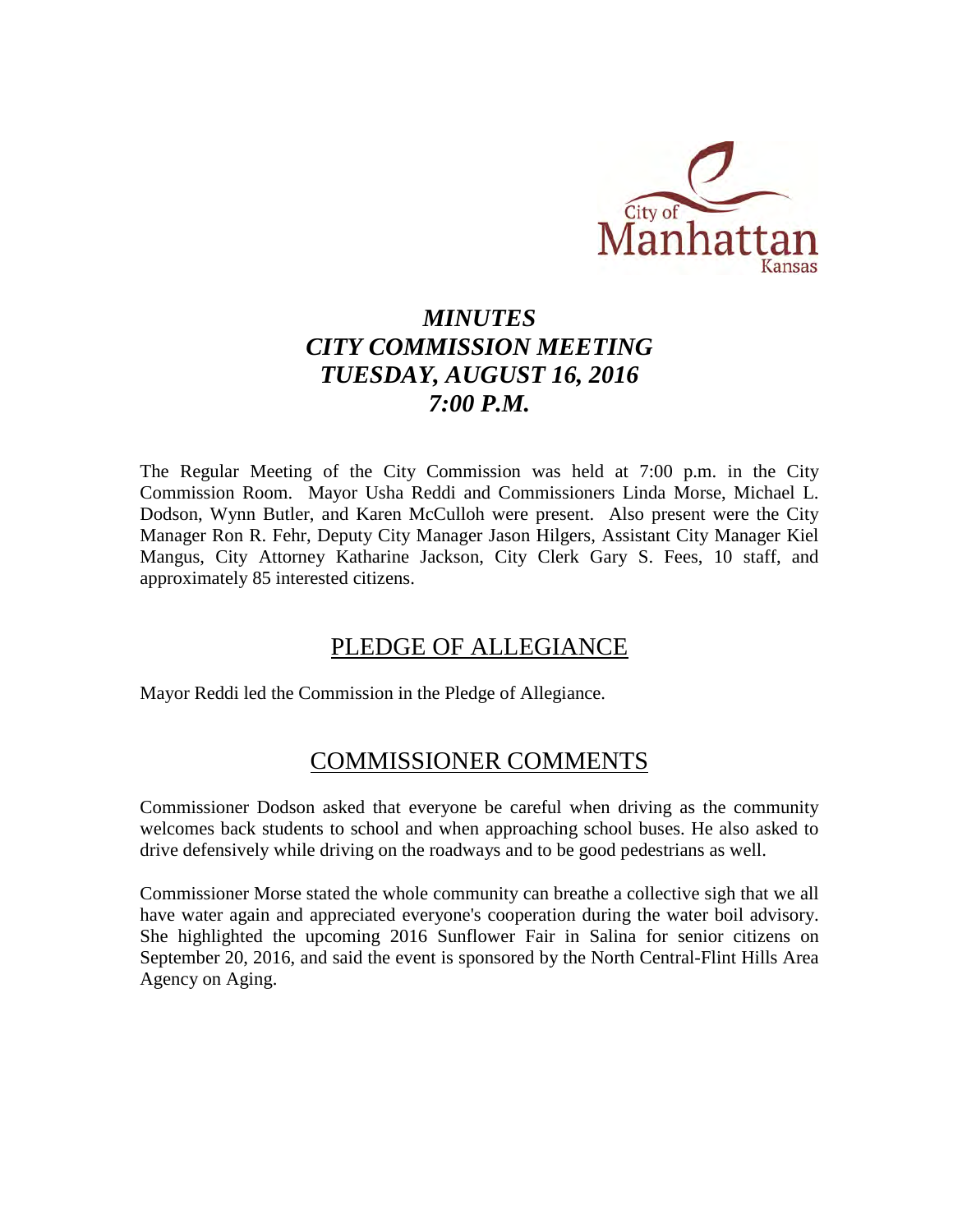# COMMISSIONER COMMENTS *(CONTINUED)*

Mayor Reddi informed the community that on August 7, 2016, the Associated Press talked about mental health and what the Manhattan community is doing to address mental health needs. She encouraged everyone to enjoy City Park Pool which will be open through Labor Day weekend and to take advantage of free fitness "Try It" programs at Douglass Community Center in the evening. She stated that if you choose to continue with an eight week course at the Douglass Center, you can do that for only \$25 and encouraged those interested to take advantage of the courses. Finally, she stated that classes at USD 383 has started and will also be welcoming back Kansas State University students. She encouraged everyone to be aware of the construction projects around the community and at K-State, and to be patient and courteous when driving.

# CONSENT AGENDA

(\* denotes those items discussed)

### **MINUTES**

The Commission approved the minutes of the Regular City Commission Meeting held Tuesday, August 2, 2016.

### **CLAIMS REGISTER NO. 2828**

The Commission approved Claims Register No. 2828 authorizing and approving the payment of claims from July 27, 2016, to August 9, 2016, in the amount of \$4,822,255.99.

### **LICENSES**

The Commission approved a Fireworks Display License for September 16, 2016, at City Park for Purple Power Play, Inc., PO Box 1166, and an annual Cereal Malt Beverages Off-Premises License for Short Stop #26, 8207 South Port Drive.

### **FINAL PLAT – INTERLACHEN VILLAS ADDITION, UNIT ONE**

The Commission accepted the easements and rights-of-way, as shown on the Final Plat of Interlachen Villas Addition, Unit One, generally located on the west side of Vanesta Drive, based on conformance with the Manhattan Urban Area Subdivision Regulations.

### **\* ORDINANCE NO. 7235 – AMEND – DISCRIMINATION ORDINANCE**

Richard Hill, 3513 Stagecoach Circle, representing landlords of Manhattan, voiced concern with the item and the definition of the judge. He stated the concern is with two different sections that define what a judge is and wanted this to appear in the ordinance so there is not any misunderstanding or misinterpretation.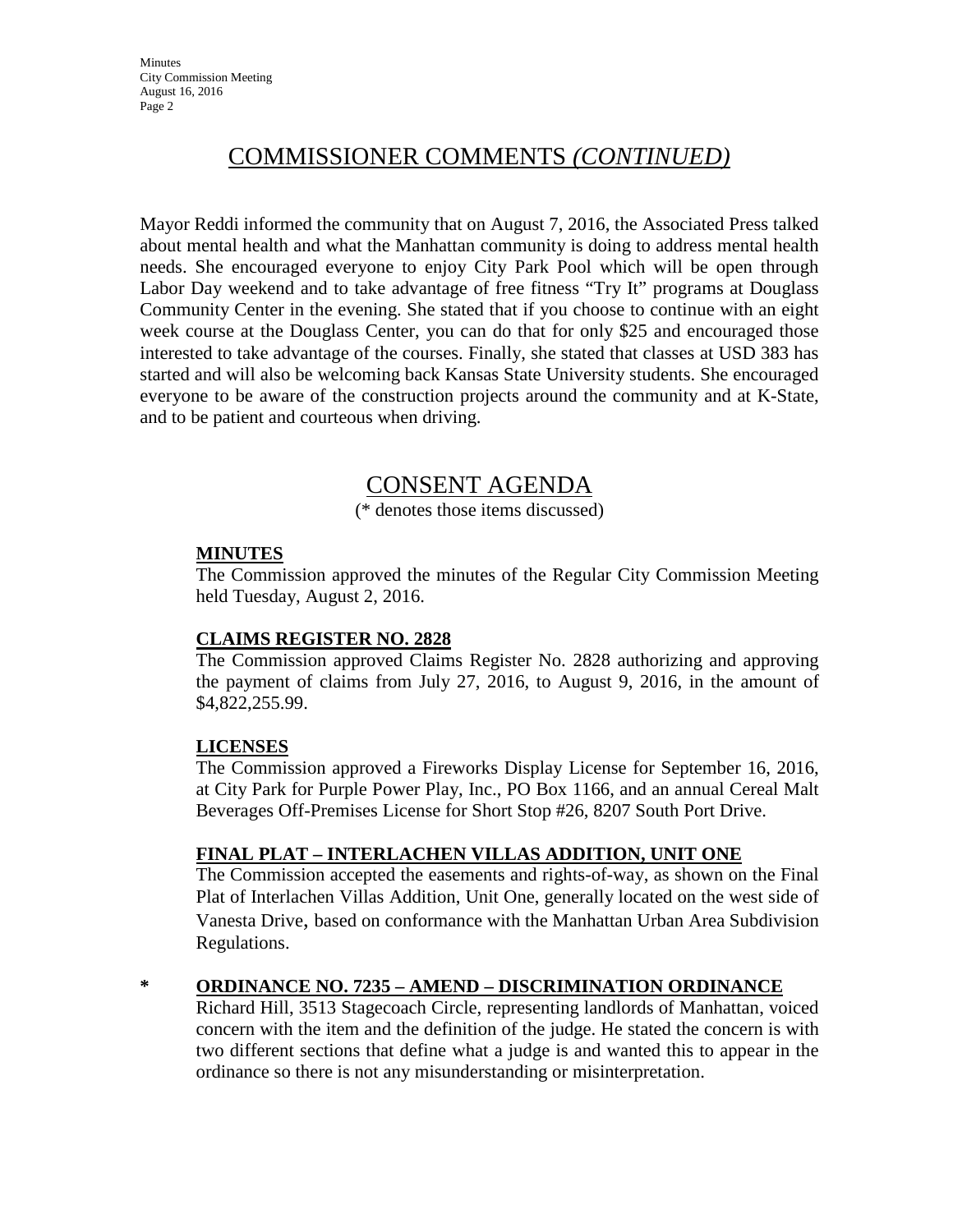#### **\* ORDINANCE NO. 7235 – AMEND – DISCRIMINATION ORDINANCE** *(CONTINUED)*

Commissioner McCulloh moved to amend Consent Agenda Item E, and approve Ordinance No. 7235 amending Chapter 10 of the Code of Ordinances to the existing discrimination ordinance by including sexual orientation and gender identity with the addition of new subsection (e) to Sec. 10-24, Exemptions, to exempt the Riley County Law Enforcement agency, including the Riley County Police Department and other departments thereof. Commissioner Butler seconded the motion.

Commissioner Morse stated that she would be voting against the exemption for the Riley County Police Department (RCPD), but would be voting to approve Ordinance No. 7235. She stated the City excluded USD 383, Kansas State University, and other government organizations because they already have policies in-place and the Commission wants to respect those. She stated that it was her understanding that RCPD does not have a policy in-place and would not support the motion to exempt RCPD.

Commissioner Dodson stated that others have been exempted because the Commission does not have purview over them. He stated that he wanted to see the item approved and if there is rationale to change this, then Director Schoen, RCPD, can come back and tell the Commission in person why he needs RCPD exempted and whether they have a policy or not. He also asked about the definition of municipal judge and if this requires that he or she be a lawyer.

Katie Jackson, City Attorney, responded to questions from the Commission. She provided clarification on the City Code requirements that a municipal judge for the City of Manhattan must be an attorney with a minimum of five years of experience.

Mayor Reddi stated that when this item was approved at first reading, she was under the impression that RCPD was covered and already had a non-discrimination policy in-place, similar to USD383, K-State and Fort Riley.

Commissioner Butler stated the key point is the RCPD Director has asked that RCPD be exempt, not just the jail. He said the difficulty is that the City does not have full authority over RCPD because its jurisdiction extends beyond the city limits into Riley and Pottawatomie Counties and they have different laws to enforce. He said the Riley County Law Board, which includes representatives from the City Commission, could make that policy decision.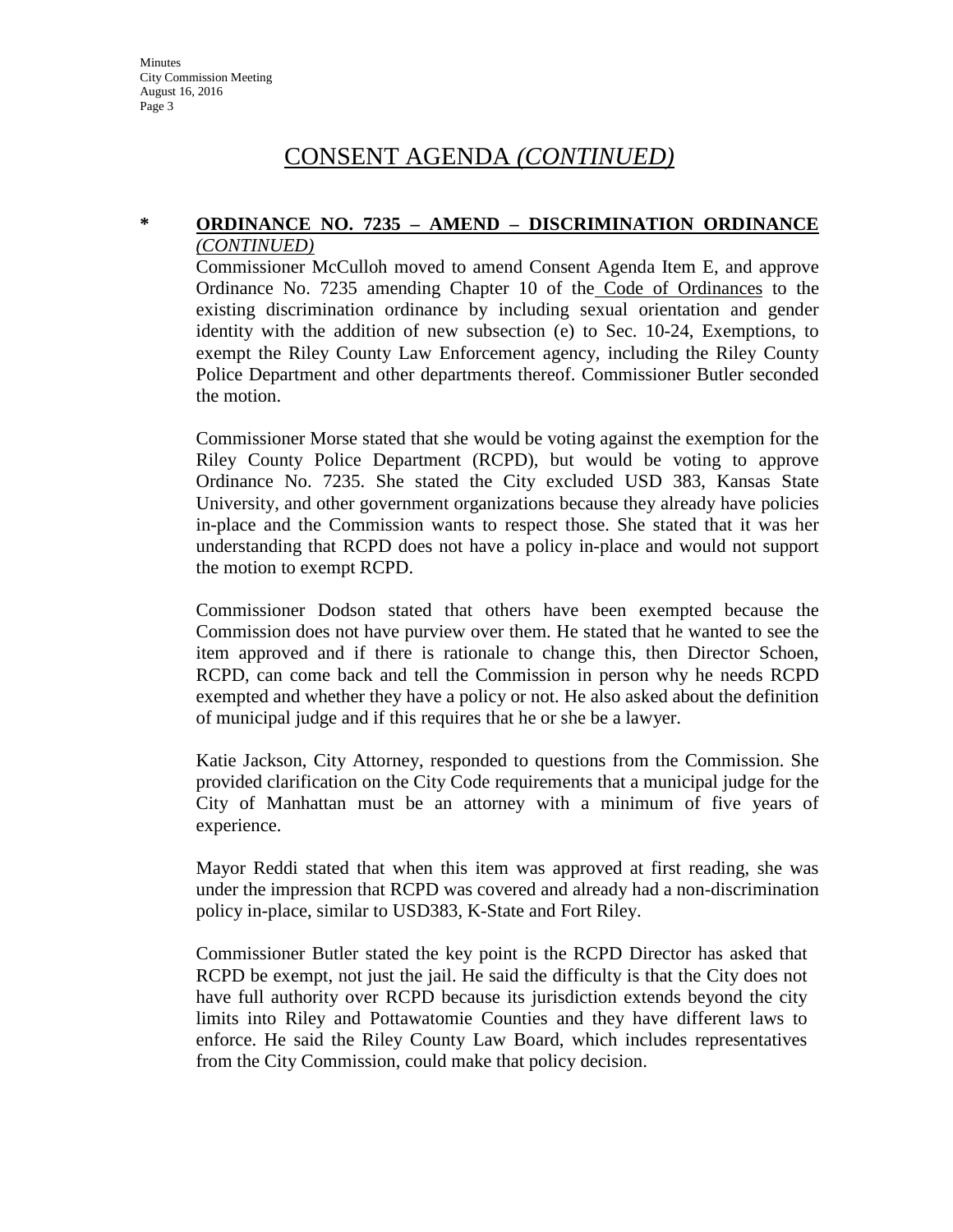#### **\* ORDINANCE NO. 7235 – AMEND – DISCRIMINATION ORDINANCE** *(CONTINUED)*

Commissioner McCulloh stated that she did not want the Commission to get bogged down in the minutiae over the RCPD exclusion and asked to move forward on the item. She stated that the City has been working on this for many months and the intent is to make a statement to the public and the people that the Commission supports this. She stated that if there is an issue with RCPD in the future, the Commission could address it then.

After additional discussion and comments from the Commission, on a roll call vote, the motion on the amendment to Item E carried 3-2, with Commissioners Morse and Dodson voting against the motion.

### **ORDINANCE NO. 7236 – ANNEX – LOT 1, BLUEVILLE NURSERY**

The Commission approved Ordinance No. 7236 annexing Lot 1, Blueville Nursery Addition, an approximate 8.2-acre lot located southwest of the intersection of Kimball Avenue/Scenic Drive and Anderson Avenue, based on conformance with the Manhattan Urban Area Comprehensive Plan, the Growth Vision, and the Capital Improvements Program.

#### **ORDINANCE NO. 7237 – REZONE – LOT 1, BLUEVILLE NURSERY**

The Commission approved Ordinance No. 7237 rezoning Lot 1, Blueville Nursery Addition, from County C-4, Highway Business District, to C-5, Highway Service Commercial District, based on the findings in the Staff Report *(See Attachment No. 1*) and the recommendation of the Planning Board.

### **ORDINANCE NO. 7238 – REZONE – 2815 AMHERST AVENUE (PUD TO C-5)**

The Commission approved Ordinance No. 7238 rezoning 2815 Amherst Avenue from PUD, Commercial Planned Unit Development, to C-5, Highway Service Commercial District, based on the findings in the Staff Report *(See Attachment No. 2)* and the recommendation of the Planning Board.

### **ORDINANCE NO. 7239 – AMEND FINAL DEVELOPMENT PLAN – BRIARVIEW OFFICE PARK COMMERCIAL PUD**

The Commission approved Ordinance No. 7239 amending Ordinance Nos. 4093 and 7069 and the Final Development Plan of Briarview Office Park Commercial Planned Unit Development, for Lot R.P. 1, University Heights Addition, First Unit, located at 200 Research Drive, as proposed, based on the findings in the Staff Report *(See Attachment No. 3)*, with the six (6) conditions of approval, as recommended by the Manhattan Urban Area Planning Board.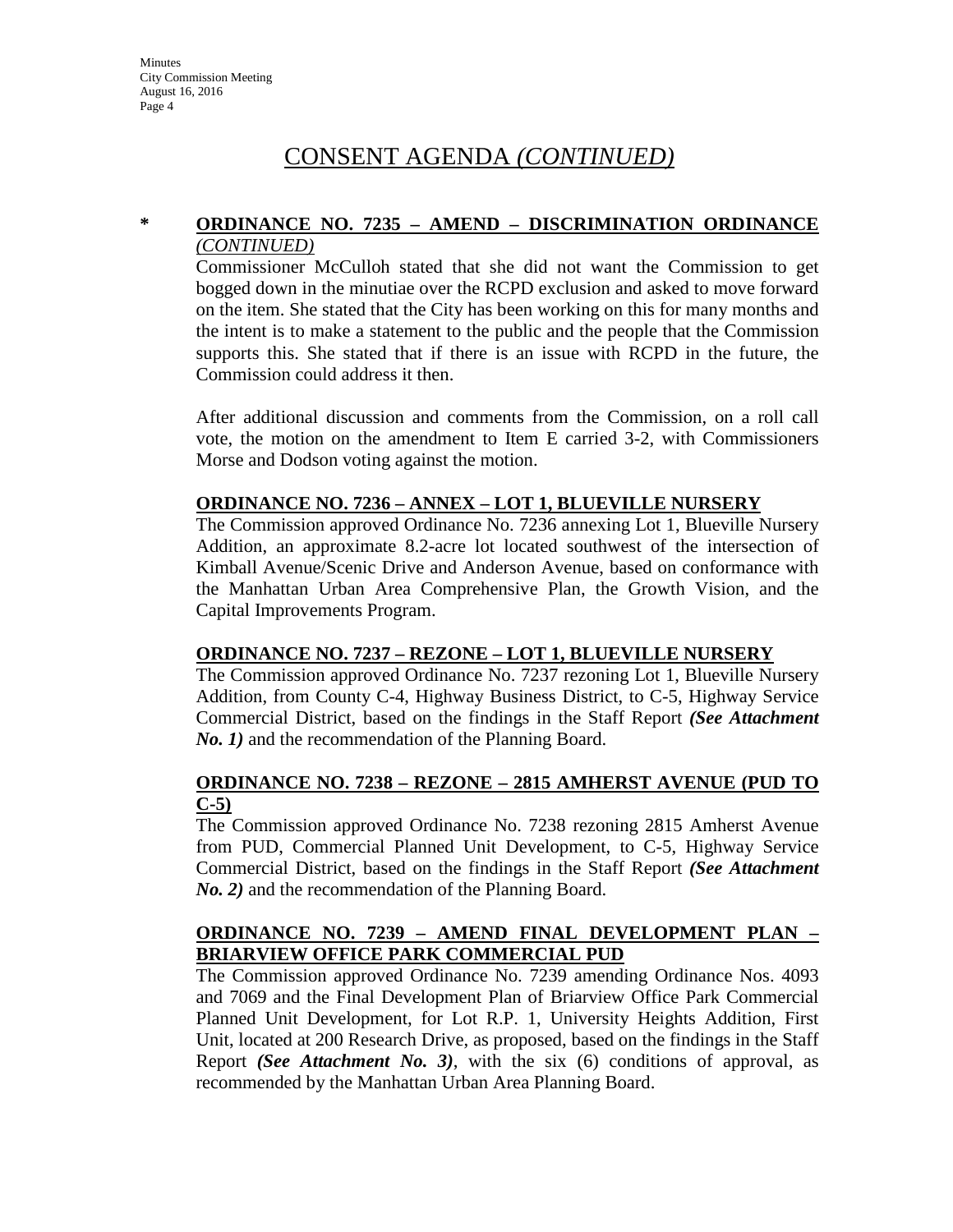### **FIRST READING – AMEND FRANCHISE AGREEMENT – WAMEGO TELECOM**

The Commission approved first reading of an ordinance amending Article XI of Chapter 15 of the Code of Ordinances, authorizing a competitive infrastructure provider franchise with Wamego Telecom.

#### **\* RESOLUTION NO. 081616-A – ISSUE – TEMPORARY NOTE SERIES NO. 2016-03**

Ron Fehr, City Manager, provided background information on the Temporary Note Sale and recommendation of award to the low bidder.

The Commission approved accepting the best bid from Hutchinson, Shockey, Erley & Co., of Chicago, Illinois, for selling the notes; and approved Resolution No. 081616-A issuing Temporary Note Series No. 2016-03 in the amount of \$10,185,000 to finance: *Pinehurst Addition – Sanitary Sewer (SS1619), Street (ST1604), and Water (WA1617); Scenic Crossing Addition – Sanitary Sewer (SS1603), Street (ST1601), and Water (WA1602); West Anderson Avenue – Street (ST0810); and Manhattan Regional Airport Commercial/Military Entrance – Stormwater (SM1403/AP1402).*

### **RESOLUTION NO. 081616-B – AMENDED PETITION – INTERLACHEN VILLAS, UNIT 1 – SANITARY SEWER (SS1318) IMPROVEMENTS**

The Commission found the amended petition sufficient, and approved Resolution No. 081616-B, rescinding Resolution No. 020315-D for the Interlachen Villas, Unit 1, Sanitary Sewer (SS1318) Improvements.

### **RESOLUTION NO. 081616-C – AMENDED PETITION – INTERLACHEN VILLAS, UNIT 1 – STREET (ST1325) IMPROVEMENTS**

The Commission found the amended petition sufficient, and approved Resolution No. 081616-C, rescinding Resolution No. 020315-E for the Interlachen Villas, Unit 1, Street (ST1325) Improvements.

### **RESOLUTION NO. 081616-D – AMENDED PETITION – INTERLACHEN VILLAS, UNIT 1 – WATER (WA1321) IMPROVEMENTS**

The Commission found the amended petition sufficient, and approved Resolution No. 081616-D, rescinding Resolution No. 020315-F for the Interlachen Villas, Unit 1, Water (WA1321) Improvements.

### **\* REQUEST FOR QUALIFICATIONS – PROFESSIONAL SERVICES – UNIFIED DEVELOPMENT ORDINANCE**

Mayor Reddi stated that Commissioners Morse and Dodson would serve on the Selection Committee for the Unified Development process.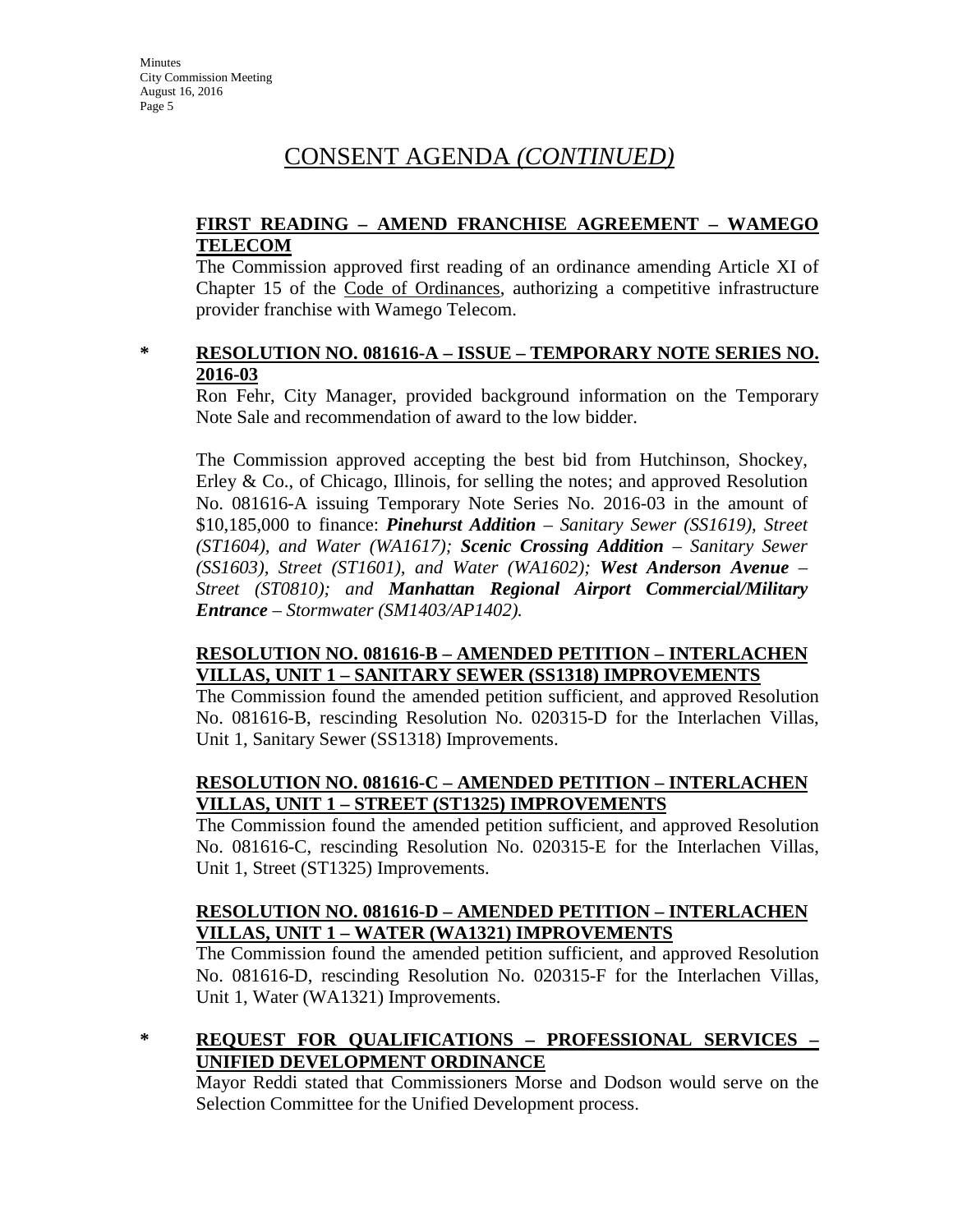### **\* REQUEST FOR QUALIFICATIONS – PROFESSIONAL SERVICES – UNIFIED DEVELOPMENT ORDINANCE**

The Commission authorized City Administration to solicit professional services for the Unified Development Ordinance Project through the Request for Qualifications process, and appointed Commissioners Morse and Dodson to serve on the Selection Committee.

### **AWARD CONTRACT – UTILITY MAINTENANCE FACILITY ROOF REPLACEMENT (SS1615, CIP #WW157P)**

The Commission awarded a construction contract in the amount of \$45,264.00 to Danker Roofing, Inc., of Manhattan, Kansas; and authorized the Mayor and City Clerk to execute the construction contract for the Water and Sanitary Sewer Utility Maintenance Facility Roof Replacement project (SS1615, CIP #WW157P), to be paid equally from the Water and Wastewater Funds.

### **AWARD CONTRACT – BLUE TOWNSHIP WATERLINE EXTENSION AND PUMP STATION US-24 CROSSING WATERLINE PROJECT (WA1626)**

The Commission accepted the Engineer's Opinion of Probable Cost in the amount of \$165,550.00; awarded a construction contract in the amount of \$116,822.00 to the low bidder, Middlecreek Corporation, of Peabody, Kansas; and authorized the Mayor and City Clerk to execute the construction contract with Middlecreek Corporation for the Blue Township Waterline Extension US-24 Crossings Waterline project (WA1626).

#### **RESOLUTION NO. 081616-E – AMEND GENERAL OBLIGATION BONDS – BLUE TOWNSHIP WATERLINE EXTENSION US-24 CROSSING WATERLINE PROJECT (WA1626)**

The Commission approved Resolution No. 081616-E, amending and supplementing Resolution No. 090115-A authorizing the issuance of General Obligation Bonds for the Blue Township Waterline Extension - Waterline and Pump Station project and the US-24 Crossings project (WA1626).

### **OUTSIDE CITY SEWER AGREEMENT – 1305 ROEVER ROAD**

The Commission authorized the Mayor and City Clerk to execute an agreement with Ron Chebultz, for an outside city limits sanitary sewer service connection for the property located at 1305 Roever Road Manhattan, Kansas, Riley County.

### **OUTSIDE CITY SEWER AGREEMENT – 4904 SKYWAY DRIVE**

The Commission authorized the Mayor and City Clerk to execute an agreement with Ron Chebultz, for an outside city limits sanitary sewer service connection for the property located at 4904 Skyway Drive, Manhattan, Kansas, Riley County.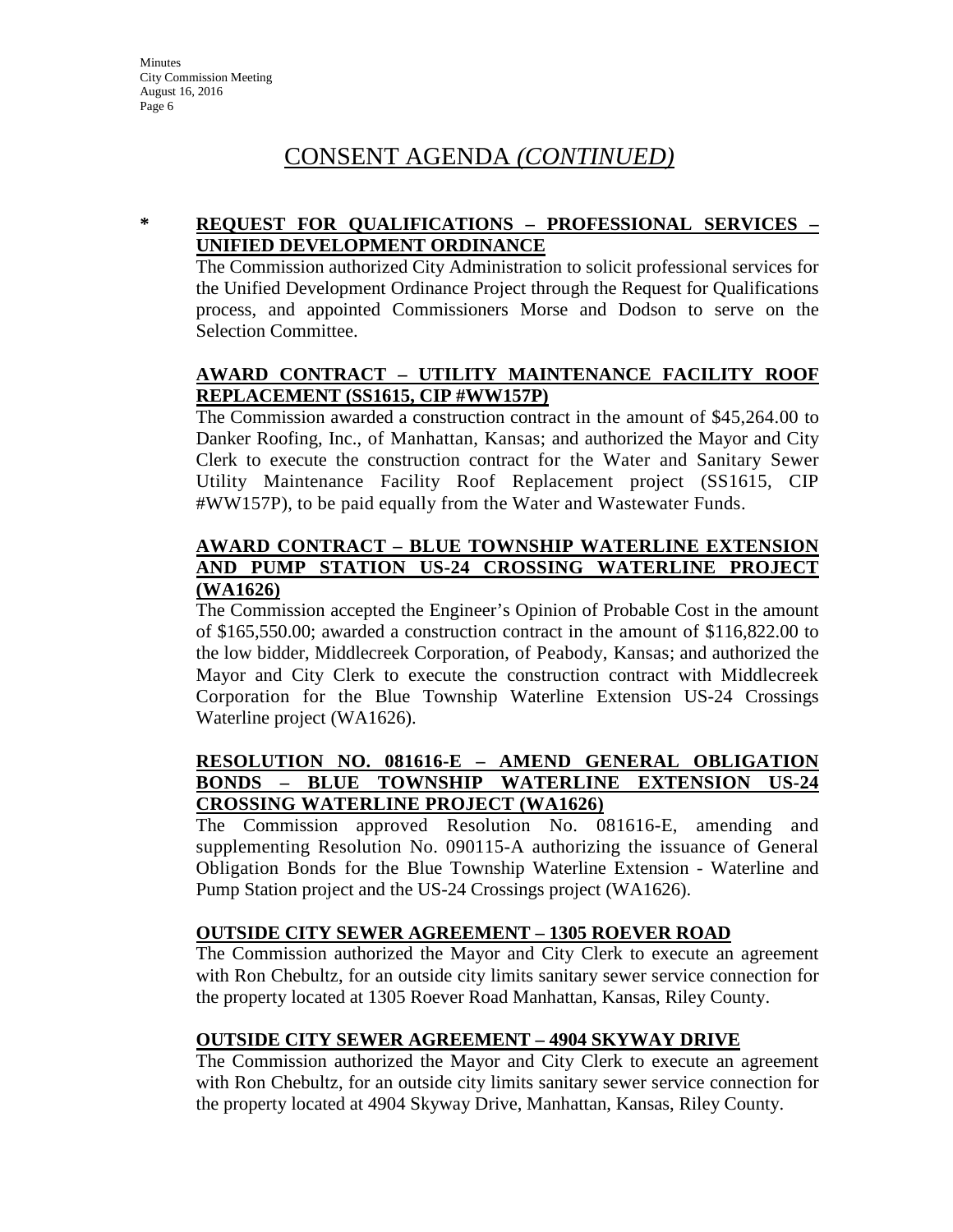## CONSENT AGENDA *(CONTINUED)*

#### **BOARD APPOINTMENTS**

The Commission approved the following appointments by Mayor Reddi:

#### *Historic Resources Board*

Appointment of Christopher Banner, 618 Osage Street, to fill the unexpired term of Tyler Holloman. Mr. Banner's term begins immediately, and will expire April 30, 2017.

#### *Joint Corrections Advisory Board*

Re-appointment of Jayme Morris-Hardeman, 1822 Laramie Street, to a threeyear Juvenile term. Ms. Morris-Hardeman's term begins immediately, and will expire June 30, 2019.

Re-appointment of Linda Teener, 1900 Judson Street, to a three-year Juvenile term. Ms. Teener's term begins immediately, and will expire June 30, 2019.

Re-appointment of Linda Teener, 1900 Judson Street, to a two-year Adult term. Ms. Teener's term begins immediately, and will expire June 30, 2018.

#### *Parks and Recreation Advisory Board*

Appointment of Leah Fliter, 2825 Nevada Street, to fill the unexpired USD 383 term of Patricia Hudgins. Ms. Fliter's term begins immediately, and will expire June 30, 2019.

#### *Partner City Advisory Committee*

Re-appointment of Dolly Anderson, 2818 Kelly Drive, to a three-year term. Ms. Anderson's term will begin September 1, 2016, and will expire August 31, 2019.

Re-appointment of Glen Lojka, 5240 Terra Heights, to a three-year term. Mr. Lojka's term will begin September 1, 2016, and will expire August 31, 2019.

#### *Social Services Advisory Board*

Re-appointment of Beverley Earles, 4511 Silver Creek Road, to a three-year term. Ms. Earles' term begins immediately, and will expire June 30, 2019.

Re-appointment of John Mixer, 3429 Treesmill Drive, to a three-year term. Mr. Mixer's term begins immediately, and will expire June 30, 2019.

#### *Special Alcohol Funds Advisory Committee*

Re-appointment of Elizabeth Krieger, 720 Frey Drive, to a three-year term. Ms. Krieger's term begins immediately, and will expire June 30, 2019.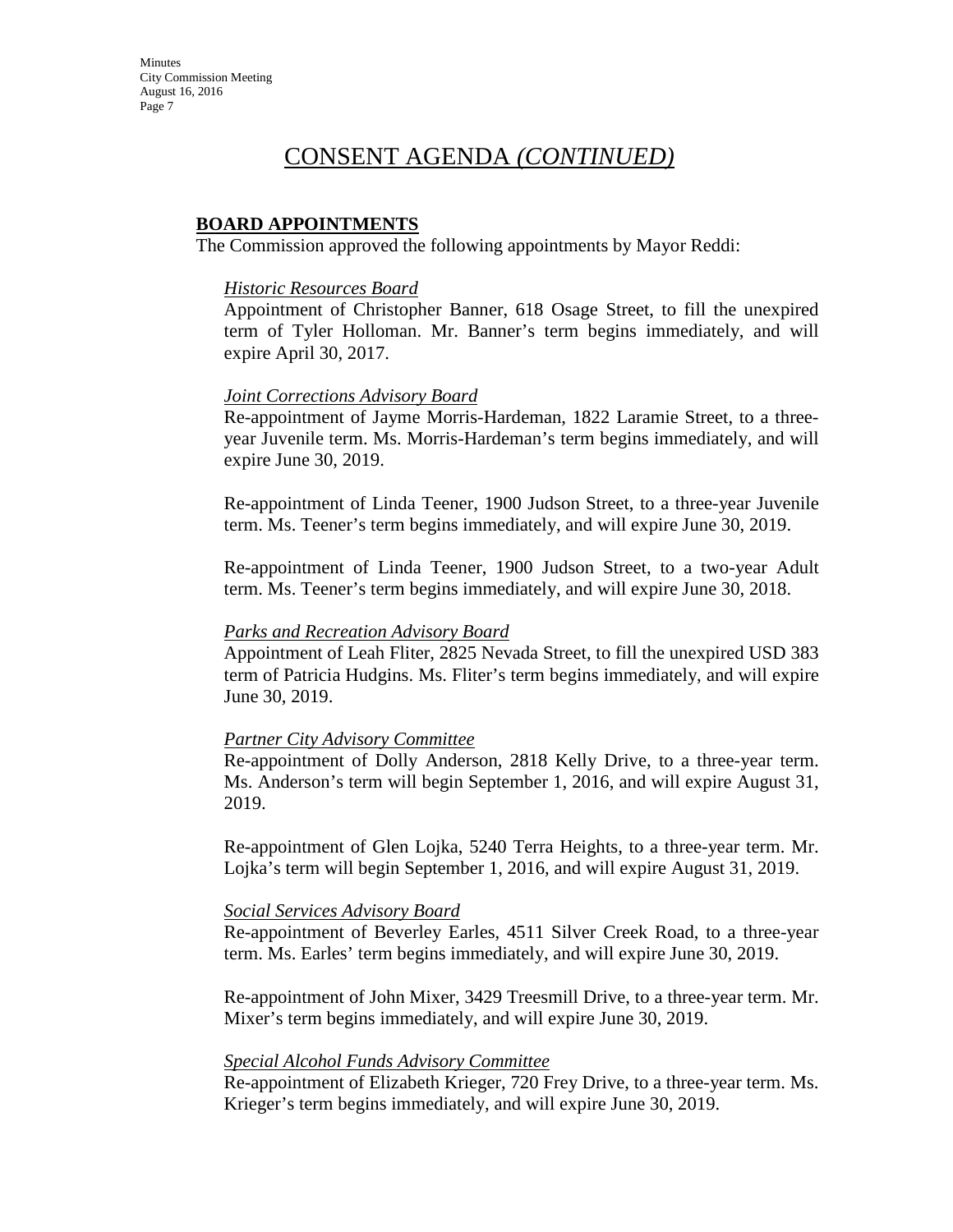### **BOARD APPOINTMENTS** *(CONTINUED)*

*Special Alcohol Funds Advisory Committee (CONTINUED)*

Re-appointment of Matthew Yates, 1629 Fisherman's Lane, to a three-year term. Mr. Yate's term begins immediately, and will expire June 30, 2019.

Appointment of Danielle DeCuir, 517 Stone Pointe Drive #11B, to a three-year term. Ms. DeCuir's term begins immediately, and will expire June 30, 2019.

After discussion and comments from the Commission, Commissioner McCulloh moved to approve the consent agenda with the amended Item E, ORDINANCE NO. 7235 – AMEND – DISCRIMINATION ORDINANCE. Commissioner Butler seconded the motion. After comments from the Commission, on a roll call vote, motion carried 5-0, with the exception of Item L, REQUEST FOR QUALIFICATIONS – PROFESSIONAL SERVICES – UNIFIED DEVELOPMENT ORDINANCE, which carried 4-1, with Commissioner Butler voting against the item.

# GENERAL AGENDA

### **PUBLIC HEARING - 2017 CITY BUDGET AND 2017-2022 CAPITAL IMPROVEMENT PROGRAM**

Bernie Hayen, Director of Finance, presented an overview of the item. He highlighted the past work sessions regarding the budget; presented maps showing the growth of Manhattan and the changes in population growth; highlighted the percent changes in Manhattan's tax base and percent changes in the City's one-cent sales tax over time; provided the percent changes in total property taxes and percent changes in the City's General Fund Budget over time; discussed the percent changes in the General Fund property taxes; and provided information showing historical levels from 2000 to 2016. He also highlighted the 2017 assessed valuation; new improvements proposed for 2017; the proposed 2017 City Budget; the Bond and Interest revenues; the current outstanding debt chart; the General Fund Capital Improvements Program (CIP) history; the CIP Budget impact and CIP funding summary for 2017; the proposed General Fund increases and current mill levy summary; and highlighted changes made since the fourth Work Session. He then responded to questions from the Commission regarding the recommended actions, the Fund budget amounts and Fund accounting, the proposed mill levy for other agencies, and the population growth rate of the community.

Ron Fehr, City Manager, provided background information on the population growth of Manhattan. He also provided information on the U.S. Census Bureau population numbers reported, the population estimate process, and the process to appeal with the U.S. Census Bureau.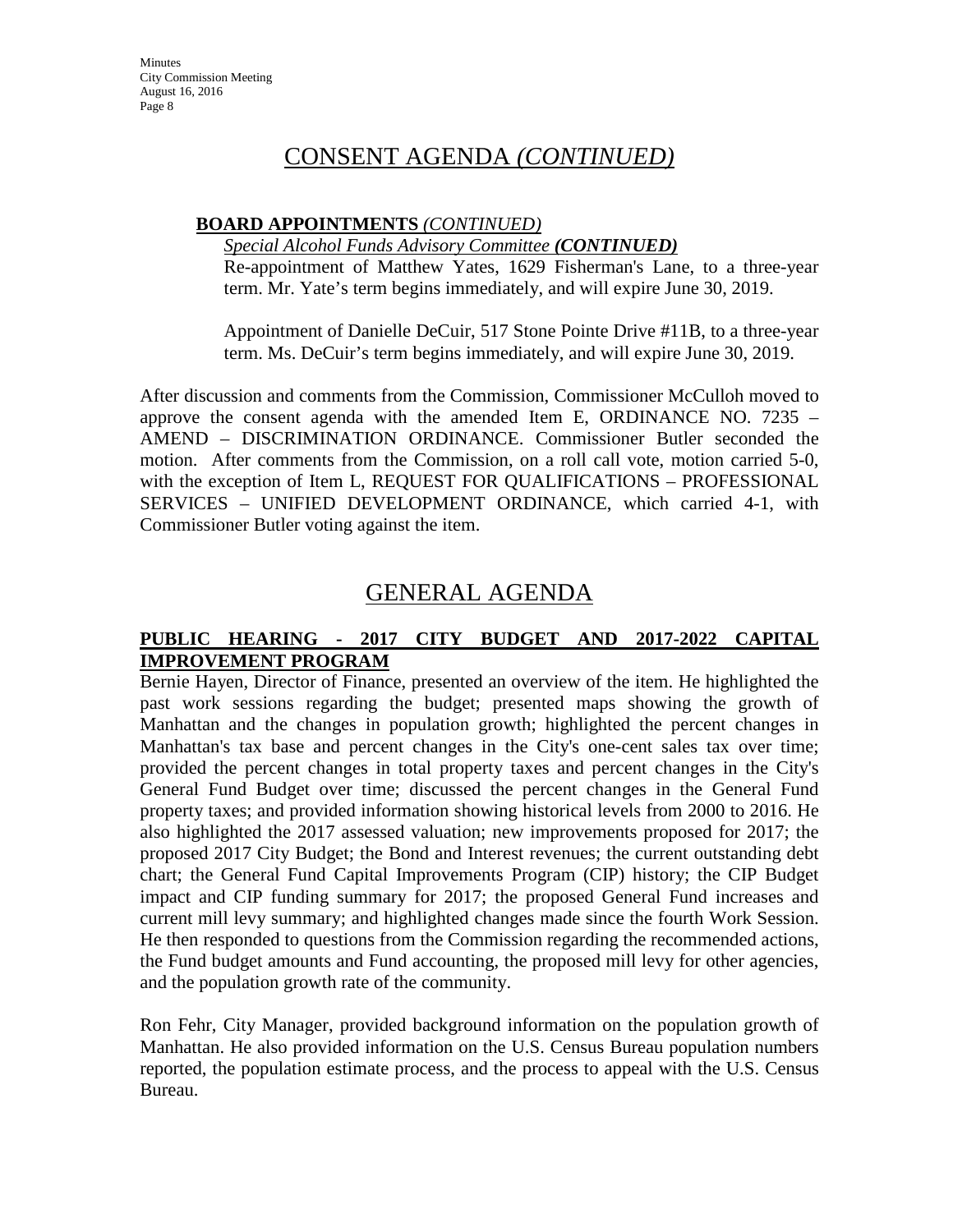# GENERAL AGENDA *(CONTINUED)*

### **PUBLIC HEARING - 2017 CITY BUDGET AND 2017-2022 CAPITAL IMPROVEMENT PROGRAM** *(CONTINUED)*

Karen Davis, Director of Community Development, responded to questions from the Commission regarding population figures.

After comments and questions from the Commission, Bernie Hayen, Director of Finance, provided additional information on the proposed 2017 City Budget and the significance that the National Bio and Agro-Defense Facility will have on the community.

Commissioner McCulloh discussed the impact of added property tax as a way to help balance out the fact that many are not paying state income tax. She said she did not like paying taxes more than anyone else, but stated we need to find exactly what level we should support and was concerned that capital improvements are being underfunded. She stated that we have to make things work in the community, make things professional, make citizens safe, and have the parks, activities and services that citizens want.

Commissioner Butler stated that assessments went up about six percent generally and that his philosophy has always been to budget your spending based on income, just like a typical household. He stated that government has the advantage of overcharging the credit card and, if government wants to spend more money, they tax you more. He stated the \$60,000.00 purchase of curtains for the stage is an unneeded expense and asked why that item is still in the budget. He stated that there is a citizen group doing the fundraising and this purchase is neither for roads nor for a generator at the Water Treatment Plant.

Commissioner Dodson provided his comments on the proposed 2017 City Budget and process. He stated that the public demands a thorough review of the budget and wanted to take the time necessary to understand and discuss the budget.

Commissioner Morse provided her comments on the proposed 2017 City Budget. She stated that she recognized the growth of Manhattan is significant, as indicated with the maps presented *(See Attachment No. 4)* by Bernie Hayen, Director of Finance. She said that she would support a 1.0 mill levy increase and stated that it is the Commission's responsibility to provide for the overall good of the community.

Mayor Reddi stated that she was leaning toward a 1.0 mill levy increase. She stated the reason that people want to come to Manhattan is because it is a beautiful place to live, and it takes a lot of money to run a city to make it that way. She wanted to capitalize on the sales tax revenues being generated with events and activities through the efforts of the Manhattan Convention and Visitors Bureau and local businesses. She said she would love to go for a flat mill levy, but stated that she didn't think it would be good for the city. She voiced concerns with additional budget cuts to major departments including Public Works, Fire, and Parks and Recreation.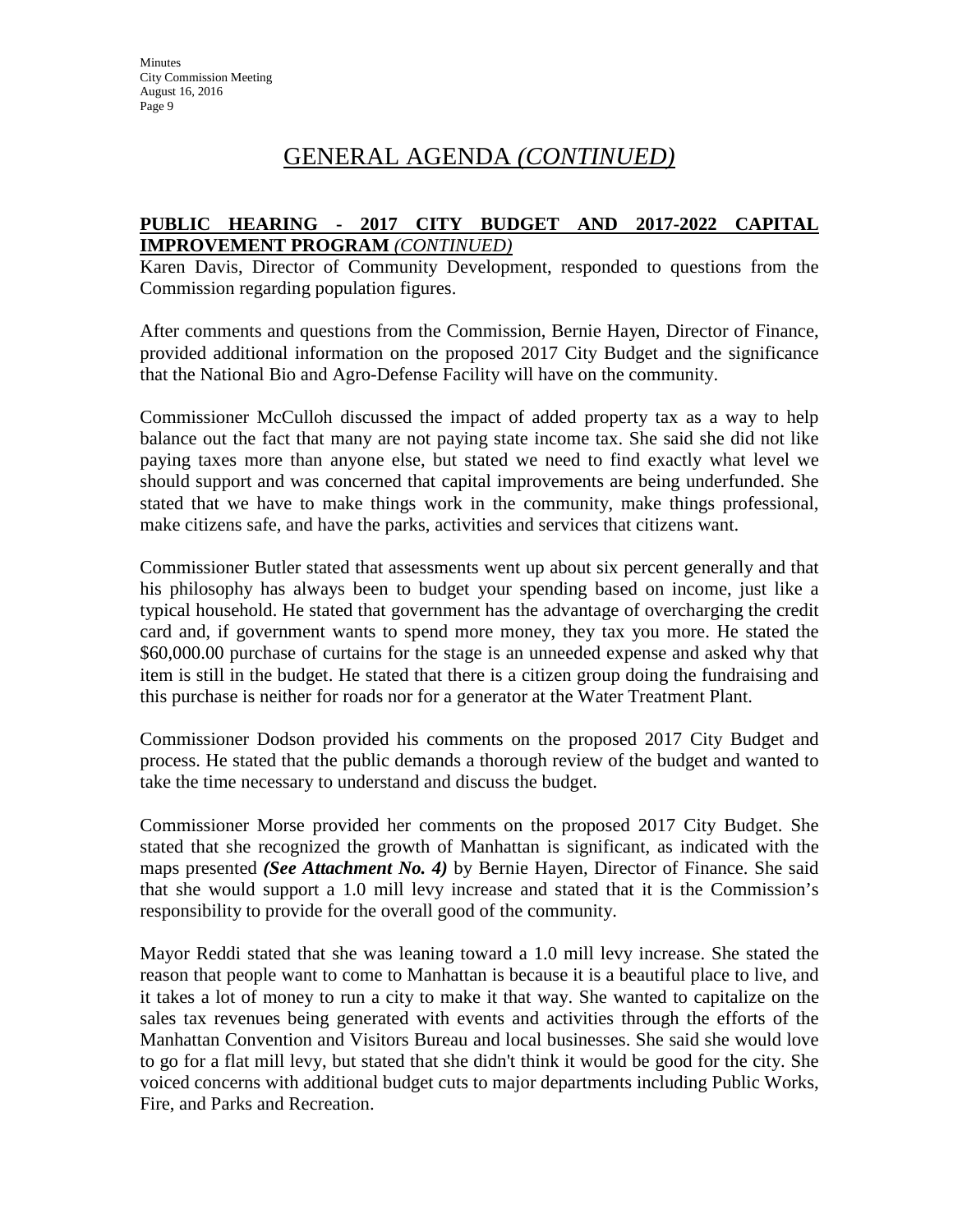# GENERAL AGENDA *(CONTINUED)*

### **PUBLIC HEARING - 2017 CITY BUDGET AND 2017-2022 CAPITAL IMPROVEMENT PROGRAM** *(CONTINUED)*

Commissioner Dodson stated that City staff has provided items to bring the proposed budget from a 1.5 mill levy increase to a 1.0 mill levy increase and then from a 1.0 mill levy increase to a 0 mill levy increase. He provided additional comments about the proposed budget and stated that he would support the 1.0 mill levy increase.

Commissioner Butler stated that he liked the options provided by City staff, but wanted to see the mill levy increase at 0. He reiterated that the \$60,000.00 for the stage should be withheld and stated that he didn't see where a 0 mill levy increase would cause a problem. He voiced concern with the sales tax initiative on the ballot in November 2016 for roads and with an increase in the mill levy at the same time.

Commissioner McCulloh stated that as a Commission, it is setting a policy statement with the budget. She voiced support for the 1.0 mill levy increase and stated the City does not know what the future holds and expressed concerns with the status of the state finances, as well as the possible population increase with the construction of the National Bio and Agro-Defense Facility. She stated that she wanted to be in a position where the City can absorb some shocks if they come along and said that City staff has cut a lot out of the CIP already.

Mayor Reddi opened the public hearing.

Kathy Dzewaltowski, 100 South Delaware Avenue, stated that the Friends of Peace Memorial Auditorium wish to express their support for the CIP items for Peace Memorial Auditorium. She stated these basic maintenance items were requested by Parks and Recreation and approved by the Parks and Recreation Advisory Board. She stated the Friends of Peace Memorial Auditorium appreciates the cooperation of the City and that the organization continues to work on fundraising for improvements and enhancements for the Memorial Auditorium and foyer. She stated the CIP items represent basic maintenance and the future maintenance will be the responsibility of the City.

Hearing no other comments, Mayor Reddi closed the public hearing.

### **FIRST READING - 2017 CITY BUDGET AND 2017-2022 CAPITAL IMPROVEMENT PROGRAM**

After additional discussion and comments from the Commission, Commissioner Morse moved to approve first readings of ordinances adopting the 2017 City Budget and amending the Employee Benefits Contribution Fund; and, lower the proposed City Budget to a 1.0 mill levy increase based on the recommendations (*See Attachment No. 5*) provided by City Administration.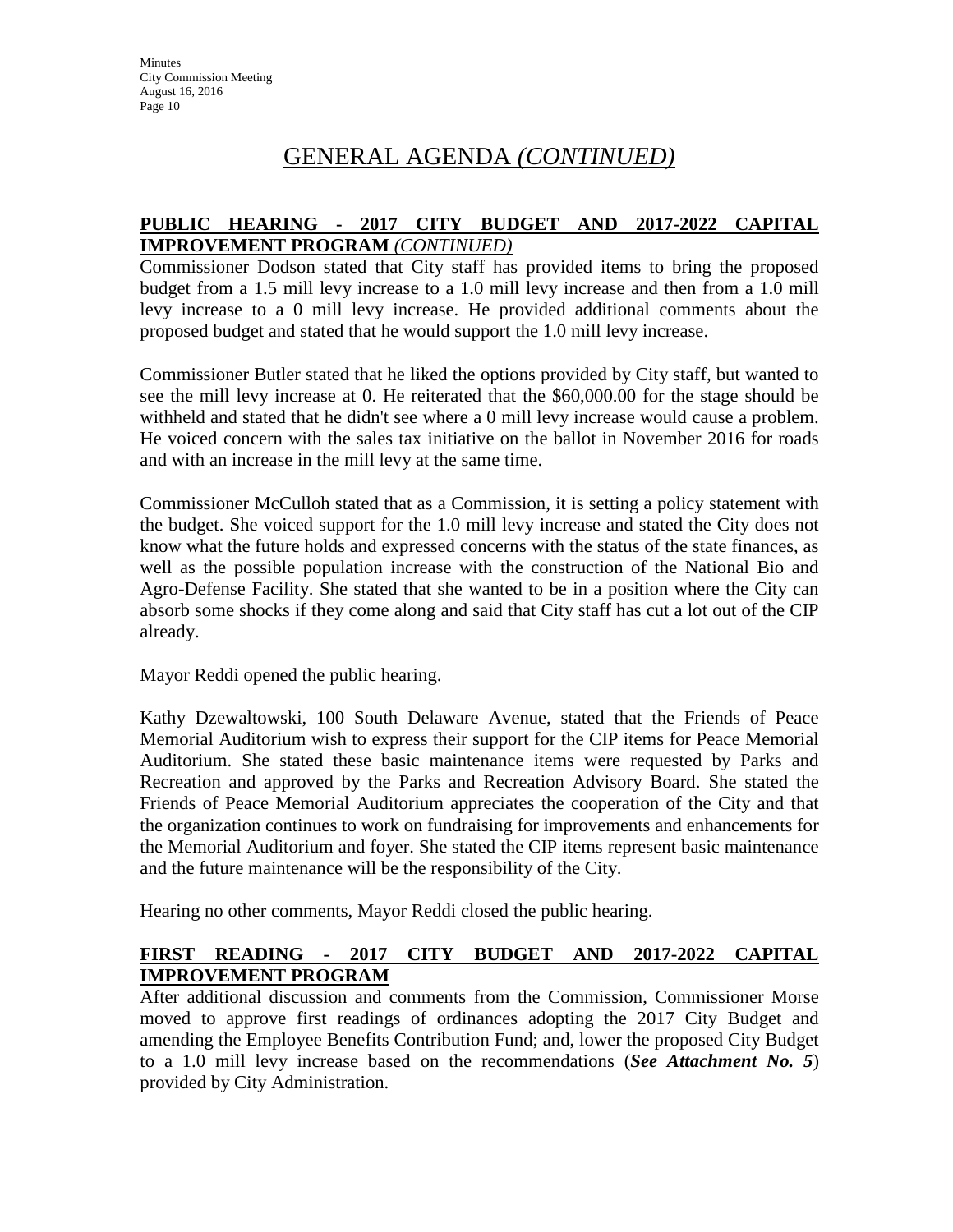## **GENERAL AGENDA (CONTINUED)**

#### FIRST READING - 2017 CITY BUDGET AND 2017-2022 CAPITAL **IMPROVEMENT PROGRAM (CONTINUED)**

Ron Fehr, City Manager, responded to questions from the Commission.

Commissioner McCulloh seconded the motion. On a roll call vote, motion carried 4-1, with Commissioner Butler voting against the motion.

#### **ADJOURNMENT**

At 8:25 p.m., the Commission adjourned.

s, MMC, City Clerk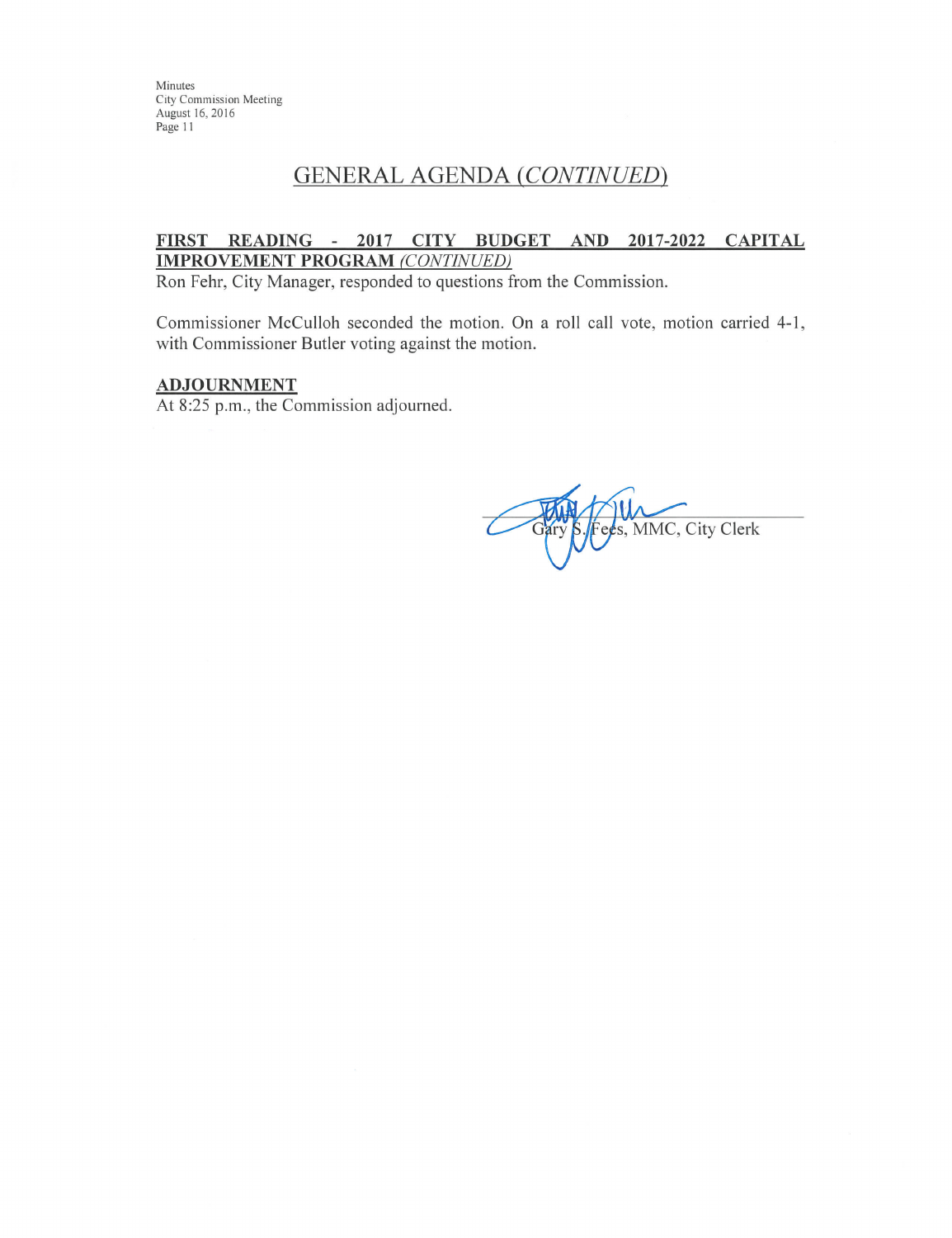#### **STAFF REPORT**

### **ON AN APPLICATION TO REZONE PROPERTY**

**FROM:** County C-4, Highway Business District

**TO:** C-5, Highway Service Commercial District

**APPLICANT/OWNERS:** Keith D. Westervelt, Blueville Nursery

**ADDRESS:** 4539 Anderson Avenue, Manhattan, KS

**LEGAL DESCRIPTION:** Lot 1, Blueville Nursery subdivision

**LOCATION:** Generally located southwest of the intersection of Kimball Avenue/Scenic Drive and Anderson Avenue.

**AREA:** 357,192 square feet (8.2 acres)

**DATE OF NEIGHBORHOOD MEETING:** April 4, 2016

**DATE OF PUBLIC NOTICE PUBLICATION:** May 30, 2016

### **DATE OF PUBLIC HEARING: PLANNING BOARD:** June 20, 2016 **CITY COMMISSION:** July 5, 2016

## **THIRTEEN MATTERS TO BE CONSIDERED WHEN REZONING**

- **1. EXISTING USE:** Nursery retail center and agricultural land associated with the nursery.
- **2. PHYSICAL AND ENVIRONMENTAL CHARACTERISTICS:** The site generally slopes from the northwest to the southeast. The site drains towards a natural drainage ravine in the Scenic Drive right-of-way, which empties to Wildcat Creek to the south.

### **3. SURROUNDING LAND USE AND ZONING:**

**NORTH:** Anderson Avenue, a two-lane arterial road with a rural cross-section, vacant platted land, two-family and multiple-family developments; C-2, Neighborhood Shopping Center; PUD, Four-Winds Residential Planned Unit Development; R-2, Two-Family Residential District.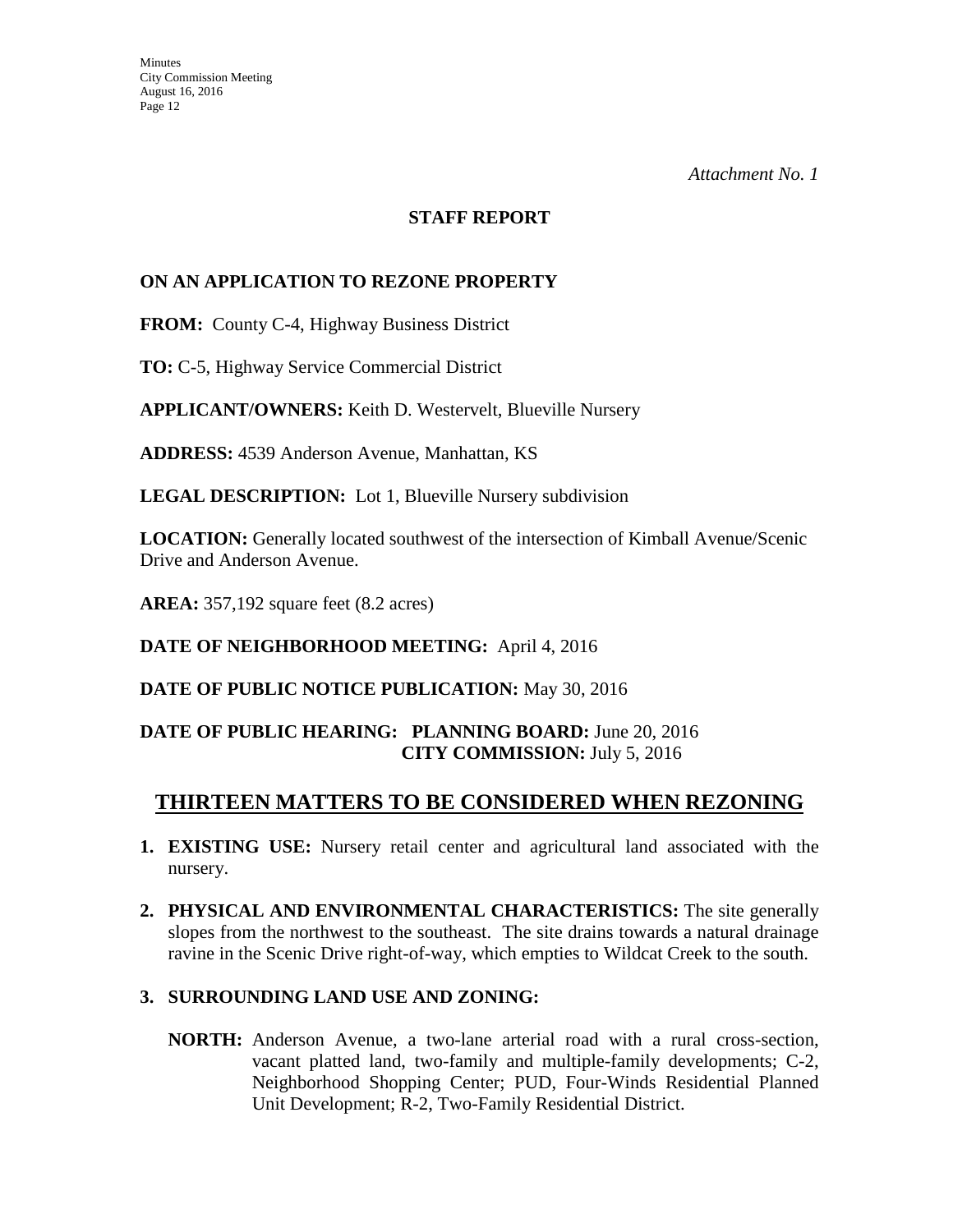- **SOUTH:** Agriculture land, including land associated with the landscape and nursery use; Riley County AG, Agriculture District.
- **EAST:** Scenic Drive, a two-lane arterial with a rural cross-section, business professional office development and multiple-family development; C-2, Neighborhood Shopping Center, Stone Creek Commercial PUD, Planned Unit Development District, R-3, Multiple-Family Residential District and Pebblebrook Residential PUD, Planned Unit Development.
- **WEST:** Agriculture land, including land associated with the landscape and nursery business; Riley County AG, Agriculture District.
- **4. GENERAL NEIGHBORHOOD CHARACTER:** The surrounding neighborhood is a growth area on the west side of Manhattan, with a mix of large lot single-family homes, two-family homes and multiple-family developments and commercial uses. The land surrounding the Kimball Avenue, Anderson Avenue, Scenic Drive intersection is generally vacant or under development.
- **5. SUITABILITY OF SITE FOR USES UNDER CURRENT ZONING:** The site is currently located in rural Riley County and zoned County C-4, Highway Business District. The existing use conforms to the current zoning district in Riley County.

The applicant has requested the annexation and rezoning of the site so that the business can receive City utility services (water, sanitary sewer and stormwater sewer) and benefit from roadway improvements planned for the intersection of Anderson Avenue and Scenic Drive/Kimball Avenue. To benefit from these services and improvements, annexation and rezoning into the City is preferred.

**6. COMPATIBILITY OF PROPOSED DISTRICT WITH NEARBY PROPERTIES AND EXTENT TO WHICH IT MAY HAVE DETRIMENTAL AFFECTS:** No changes to the existing use as a landscape and nursery retail center is proposed at this time. The applicant has requested the annexation and rezoning of the site so that the business can receive City utility services (water, sanitary sewer and stormwater sewer) and benefit from roadway improvements planned for the intersection of Anderson Avenue and Scenic Drive/Kimball Avenue.

By rezoning to the C-5, Highway Service Commercial District, a wide variety of retail and service commercial uses would be allowed, including the existing use, drive-thru restaurants, large box retail stores and convenience stores. The existing use of the site has proven to be compatible with the surrounding neighborhood and the proposed C-5 District is the only district that includes retail nurseries.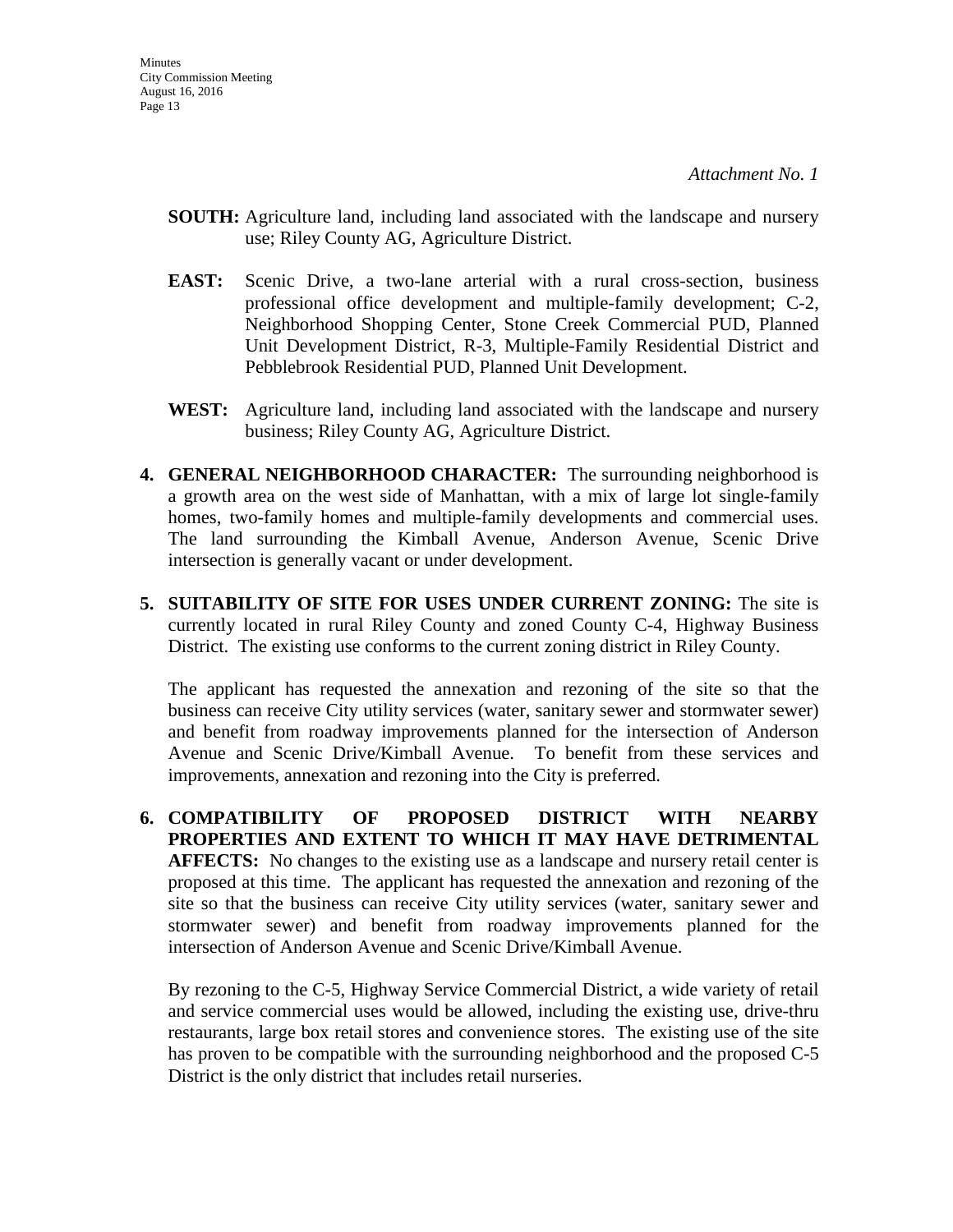An increase in light, noise and traffic could occur with future development beyond the landscape and nursery retail center. All of the traffic to and from the site will be served by the adjacent arterial roadways to the north and east. No vehicular connections are anticipated into the adjacent neighborhoods.

 C-2, Neighborhood Shopping District lots are situated adjacent to the other three (3) corners of the Kimball Avenue/Scenic Drive and Anderson Avenue intersection. The proposed roadway improvements at the nearby intersection has been designed for the traffic anticipated to be generated by the broad range of commercial uses that could potentially be established on the surrounding properties, as well as current and future community-wide traffic along the arterial roadways.

The applicant held a neighborhood meeting on April 4, 2016. Three (3) neighbors attended the meeting. According to the meeting summary, the applicant and his consultant from Alfred Benesch and Company fielded general questions and comments. The application documents stated that no major concerns were raised by those in attendance of the meeting.

The proposed rezoning should not adversely impact the nearby properties.

### **7. CONFORMANCE WITH COMPREHENSIVE PLAN:**

Lot 1, Blueville Nursery subdivision is shown on the Future Land Use of the Manhattan Urban Area Comprehensive Plan as Neighborhood Commercial Center (NCC) with a designated Commercial Node at the intersection of Kimball Avenue/Scenic Drive and Anderson Avenue. The Commercial Node is a designation that signifies that the major intersection can and should support commercial developments in the future.

### *NCC-1: Characteristics*

*Neighborhood Commercial Centers are intended to provide a range of services for residential areas, including supermarkets, restaurants, convenience stores, drycleaners, drugstores, filling stations, smaller specialty shops, retail and health services, and business and professional offices. Neighborhood centers will vary in scale and character. Smaller, limited use centers may be fully integrated into the surrounding neighborhood and be accessed comfortably by foot or bicycle; while larger centers will function more independently, providing ample parking and numerous stores. Mixed-Use Neighborhood Centers that also incorporate residential uses are appropriate in a master planned setting. Neighborhood Centers often serve more than one nearby neighborhood in order to maintain sufficient economy of scale.*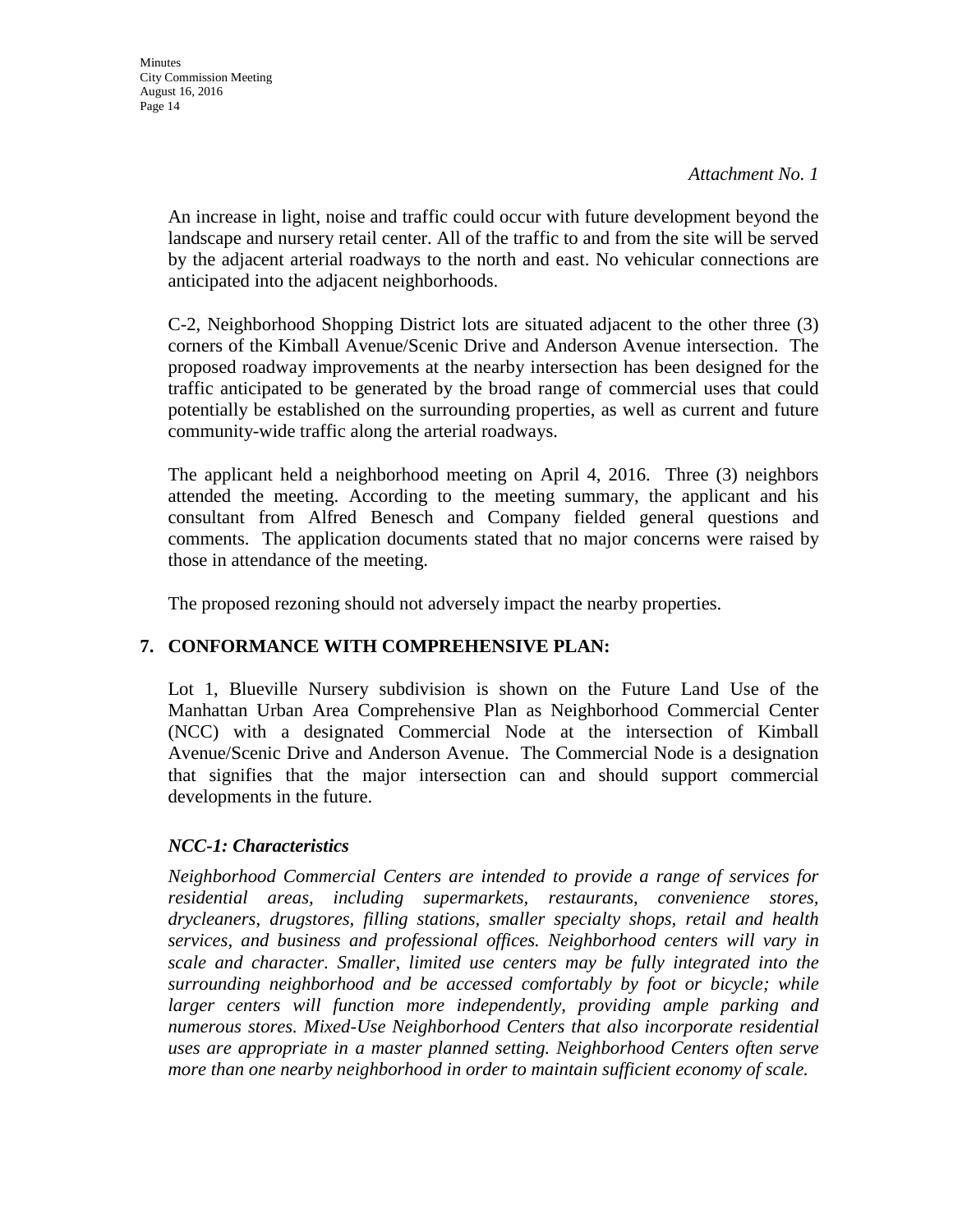### *NCC-2: Location*

*Neighborhood centers should generally be located at the intersection of arterial and collector streets. However, smaller centers with limited uses may be appropriate within a residential area at the intersection of two collector streets, or at the intersection of a collector and a local street, provided they are designed to be compatible with the surrounding neighborhood and meet a minimum level of design criteria.* 

### *NCC-3: Size*

*Neighborhood centers typically require a site of approximately 10 acres, but may vary, ranging from as small as 1-3 acres to as large as 15-20 acres depending on the size of its service area and the extent of its mixed-use characteristics.* 

### *NCC-4: Circulation and Access*

*Integrate main entrances and driveways with the surrounding street network to provide clear connections between uses for vehicles, pedestrians, and bicycles. Provide clear, direct pedestrian connections between uses within the center, to the surrounding neighborhood, and to transit stops.* 

### *NCC-5: Transitions between Uses*

*Provide attractive transitions between the center and surrounding neighborhoods, while not limiting access between the center and the neighborhood for all modes of travel. Transitions can be accomplished by stepping down the height of taller structures when developing towards nearby residences, providing landscape buffers or screening, or similar means. Use creative design to avoid simply "walling" off residential areas from neighborhood centers.*

The proposed rezoning of Lot 1, Blueville Nursery subdivision conforms to the policy of the Manhattan Urban Area Comprehensive Plan.

**8. ZONING HISTORY AND LENGTH OF TIME VACANT AS ZONED:** The site is located in rural Riley County, at the edge of the City. The current zoning is County C-4, Highway Business District. The site was platted in October, 1990 as Lot 1, Blueville Nursery. The site is not vacant.

### **9. CONSISTENCY WITH INTENT AND PURPOSE OF THE ZONING ORDINANCE:**

The intent and purpose of the Manhattan Zoning Regulations is to protect the public health, safety, and general welfare; regulate the use of land and buildings within zoning districts to assure compatibility; and to protect property values.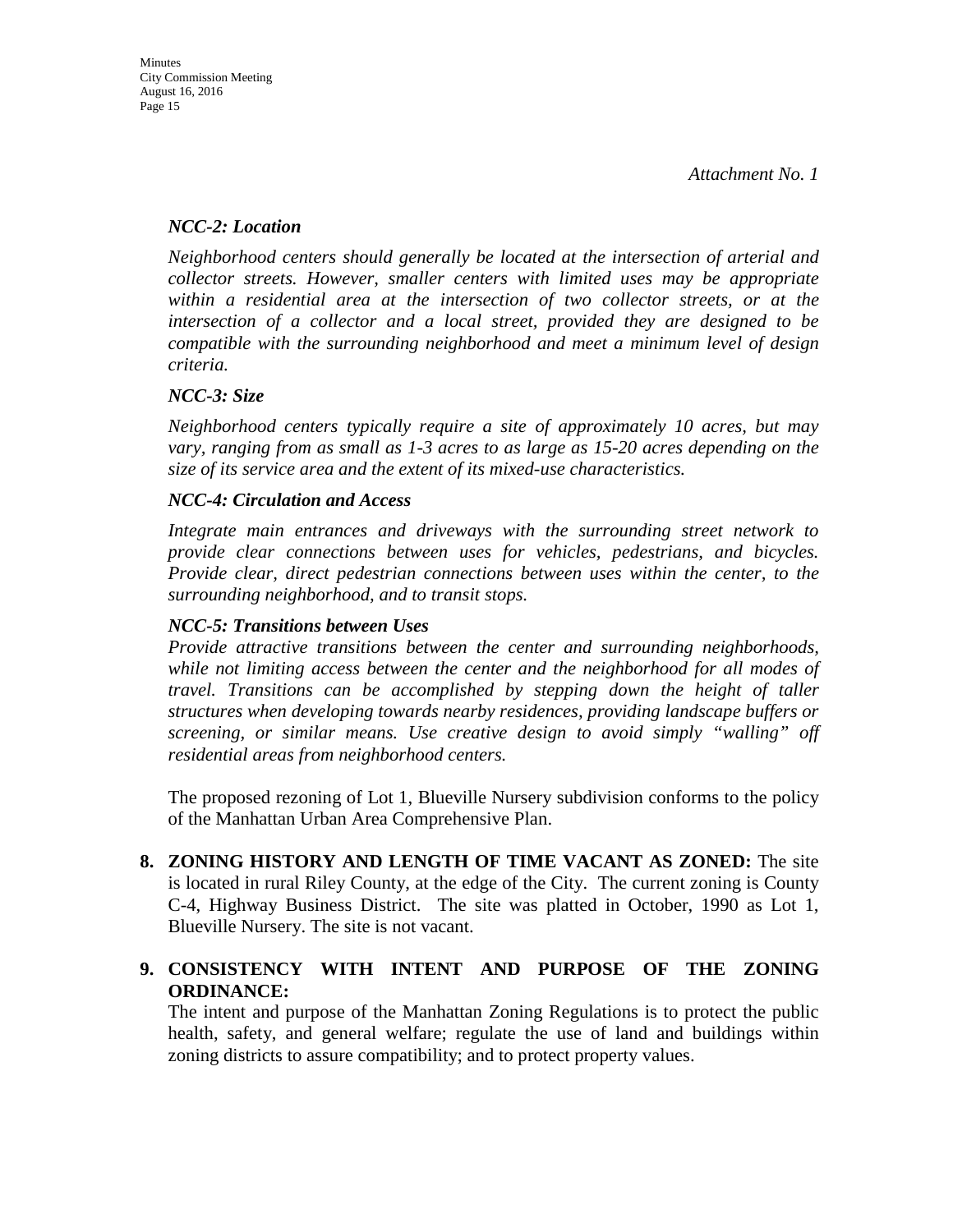The proposed rezoning is consistent with the intent and purpose of the Manhattan Zoning Regulations. The C-5, Highway Service Commercial District is designed to provide for businesses offering accommodations, supplies, or services to motorists, and for certain specialized activities which require access to major streets and highways. The rezoning site conforms to the requirements of the C-5 District.

- **10. RELATIVE GAIN TO THE PUBLIC HEALTH, SAFETY AND WELFARE THAT DENIAL OF THE REQUEST WOULD ACCOMPLISH, COMPARED WITH THE HARDSHIP IMPOSED UPON THE APPLICANT:** There appears to be no gain to the public that denial would accomplish. There are no expected adverse affects on the public health, safety and welfare as a result of the rezoning. The applicant has requested the annexation and rezoning of the site to benefit from City utilities and roadway improvements proposed in the area. It may be a hardship upon the owner if the rezoning is denied. The proposed C-5 District is the appropriate zoning designation for the existing retail garden store and nursery.
- **11. ADEQUACY OF PUBLIC FACILITIES AND SERVICES:** Adequate street, sanitary sewer, water and fire services are available to serve the rezoning site.
- **12. OTHER APPLICABLE FACTORS:** The site is within the Fort Riley Critical Area. City Administration contacted Fort Riley officials about the annexation and proposed rezoning. Because the current land use is commercial and the proposed zoning district does not allow residential uses; Fort Riley did not provide any comments on the rezoning request.
- **13. STAFF COMMENTS:** City Administration recommends approval of the proposed rezoning of the Blueville Nursery Retail Center, Lot 1, Blueville Nursery from County C-4, Highway Business District, to C-5, Highway Service Commercial District, based on the findings in the Staff Report.

## **ALTERNATIVES:**

- 1. Recommend approval of the proposed rezoning of Blueville Nursery Retail Center, Lot 1, Blueville Nursery from County C-4, Highway Business District, to C-5, Highway Service Commercial, based on the findings in the Staff Report.
- 2. Recommend denial of the proposed rezoning, stating the specific reasons for denial.
- 3. Table the proposed rezoning to a specific date, for specifically stated reasons.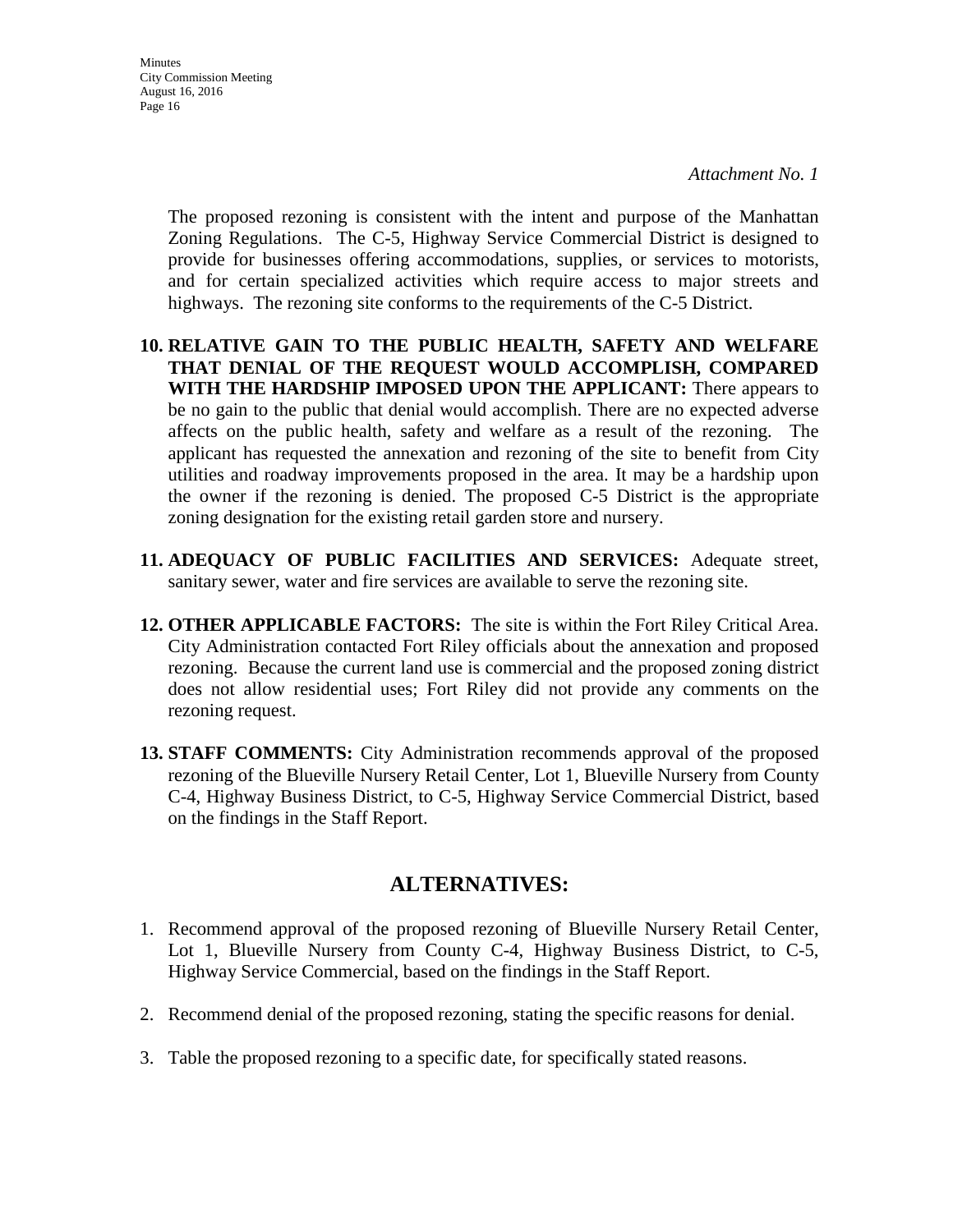*Attachment No. 1* 

### **POSSIBLE MOTION:**

The Manhattan Urban Area Planning Board recommends approval of the proposed rezoning of Blueville Nursery Retail Center, Lot 1, Blueville Nursery from County C-4, Highway Business District, to C-5, Highway Service Commercial, based on the findings in the Staff Report.

**PREPARED BY:** Chad Bunger, AICP, CFM, Senior Planner

**DATE:** May 30, 2016

16014}SR}BluevilleRezonetoC5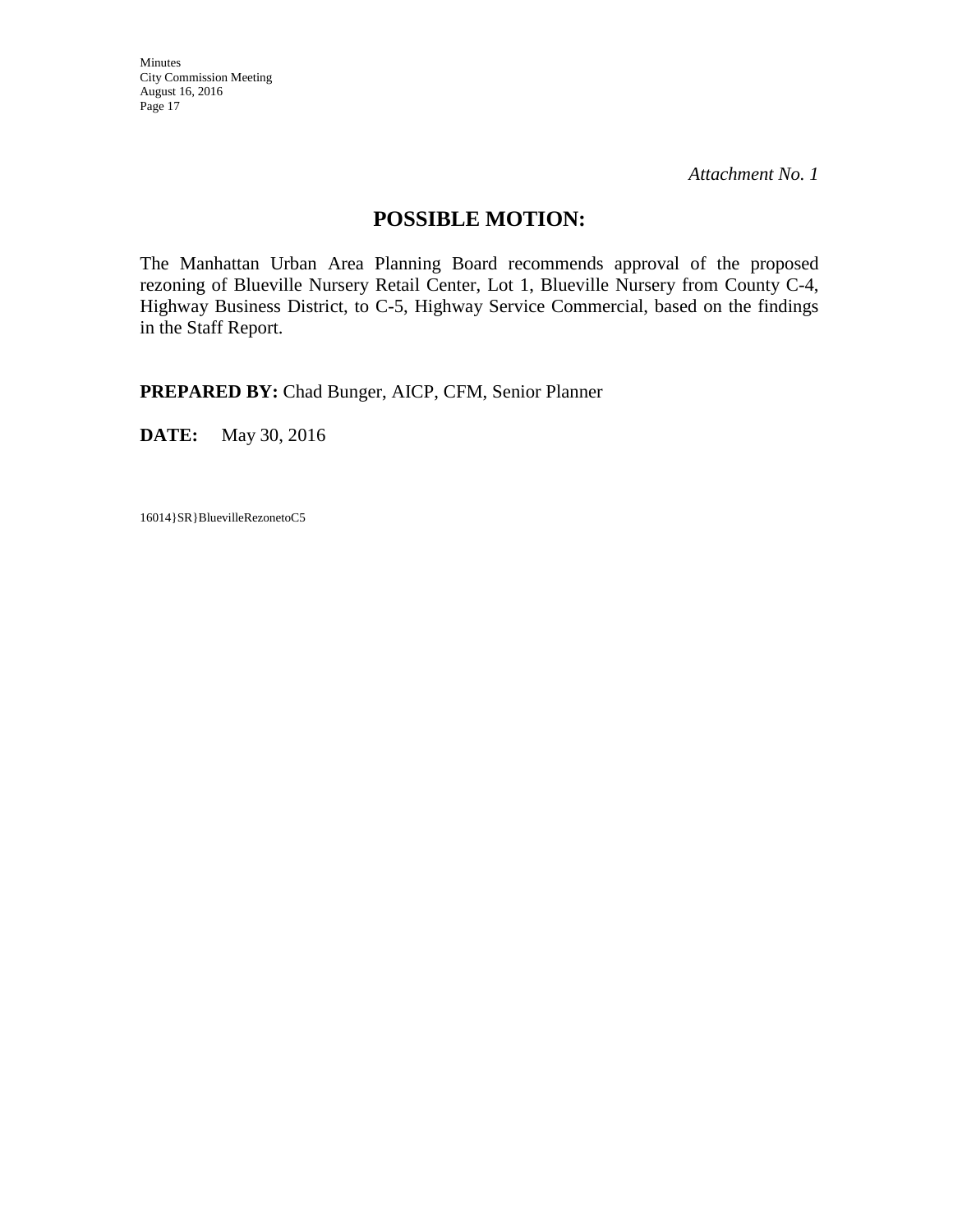#### **STAFF REPORT**

### **ON AN APPLICATION TO REZONE PROPERTY**

**FROM:** PUD, Planned Unit Development

**TO:** C-5, Highway Service Commercial

**APPLICANT:** Mead Lumber Real Estate, LLC

**ADDRESS:** P.O. Box 878 Columbus, NE 68602

**OWNERS:** Mead Lumber Real Estate, LLC

**ADDRESS:** P.O. Box 878 Columbus, NE 68602

**LEGAL DESCRIPTION:** Homestore Addition #2, S13, T10, R07E, Lot 1, LT 1 & 50' W2 ADJ abandoned RR ROW

**LOCATION:** The rezoning site is located approximately 435 feet east of the intersection of Seth Child Road and Amherst Avenue, along the south side of Amherst Avenue.

AREA: The total area of the rezoning site is approximately 61,838 square feet in area, having a total dimensioned area of 152.4 feet in depth and 416.6 feet in length on its longest side

### **DATE OF NEIGHBORHOOD MEETING:** May 25, 2016

**DATE OF PUBLIC NOTICE PUBLICATION:** June 27, 2016

### **DATE OF PUBLIC HEARING: PLANNING BOARD:** July 18, 2016 **CITY COMMISSION:** August 16, 2016

## **THIRTEEN MATTERS TO BE CONSIDERED WHEN REZONING**

### **1. EXISTING USE: (Note: Existing use information was obtained from the Riley County GIS web page):**

This existing use of 2815 Amherst Avenue is a warehouse-office building combination, built in 1975. The office building has an approximate square footage of 4,520 and the warehouse has an approximate square footage of 3,080.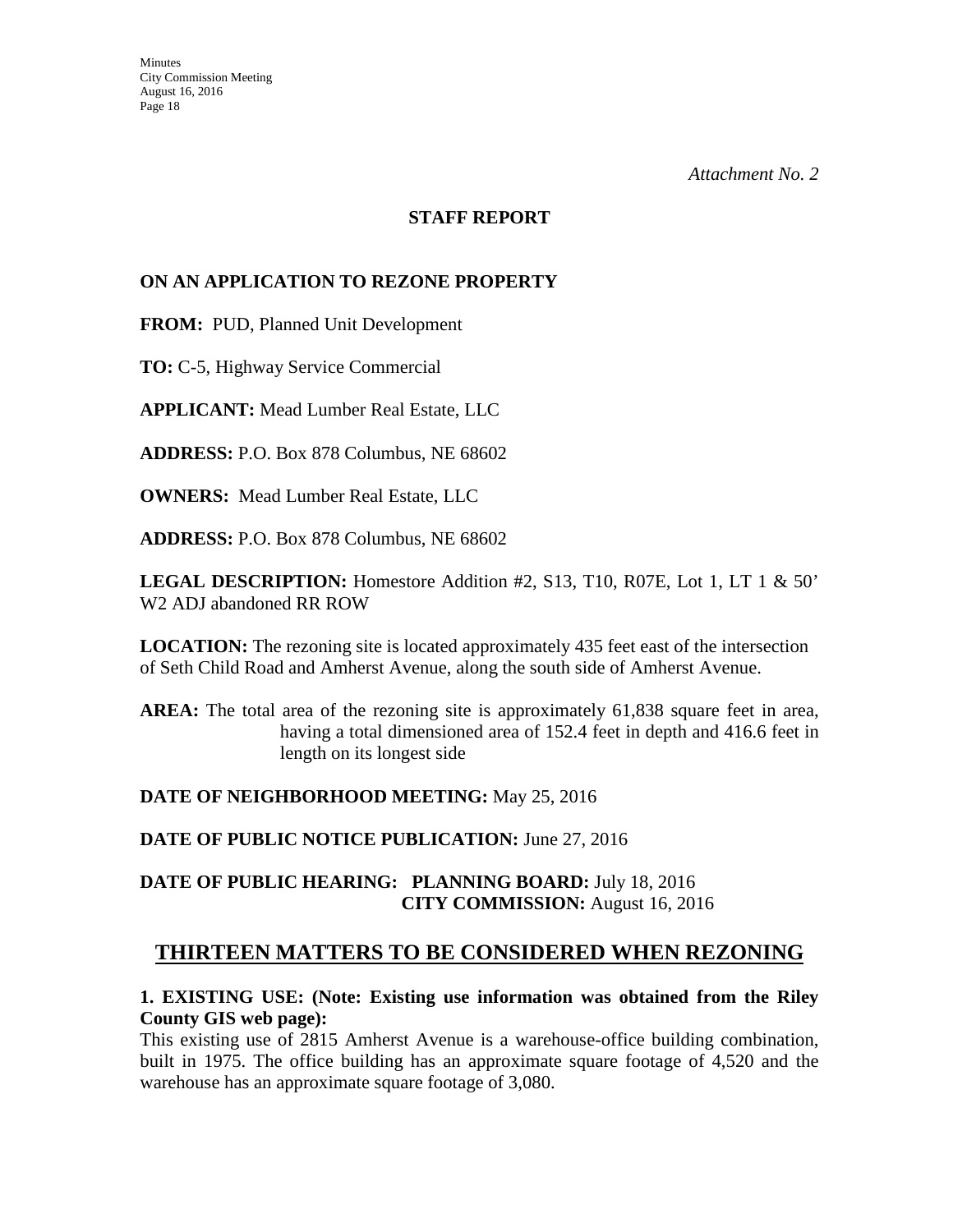#### **2. PHYSICAL AND ENVIRONMENTAL CHARACTERISTICS:**

The rezoning site is generally flat with a warehouse structure, open space at the southeastern end of the lot and concrete paved areas on both the northwestern and southeastern sides of the existing warehouse building. A gravel access road currently runs from Amherst Avenue to the principle Mead Lumber building to the southeast along the eastern side of the site.

### **3. SURROUNDING LAND USE AND ZONING:**

 **NORTH:** The properties to the north, across Amherst Avenue are part of the Little Apple Honda and Toyota car dealership, located in a C-5, Highway Service Commercial District. Additionally there is a gymnastics academy housed in a warehouse building located in an I-2, Industrial Park District

**SOUTH:** The properties to the south are all located in a C-5, Highway Service Commercial District. These properties include the primary Mead Lumber site as well as its associated warehouses.

**EAST:** A Manhattan Fire Station is located directly to the east of the subject property, which is located in a C-5, Highway Service Commercial District.

**WEST:** To the west of the subject site is a warehouse building for Little Apple Cars, which is located in a C-5, Highway Service Commercial District.

**4. GENERAL NEIGHBORHOOD CHARACTER:** The surrounding neighborhood is a mix of light industrial warehousing and commercial uses appropriate for adjacency to a highway or principal arterial road such as Seth Child. The immediate area is a convergence of the C-5 Highway Service Commercial District, the I-2 Industrial Park District, and the subject site's current zoning, PUD, Planned Unit Development.

**5. SUITABILITY OF SITE FOR USES UNDER CURRENT ZONING:** The rezoning site consists of an approximately 61,838 square foot lot, which conforms to the minimum lot size requirements for a Planned Unit Development – Commercial. The lot is suitable for the uses under the current Planned Unit Development district standards.

The current site is the remainder of the Homestore Addition Planned Unit Development. The PUD was never fully developed as originally proposed, and over time pieces of the original PUD were rezoned to C-5, Highway Service Commercial. In 1981, a development plan for Nelson's Team Electronics was approved. The original Planned Unit Development contained the same permitted uses as the C-5, Highway Service Commercial.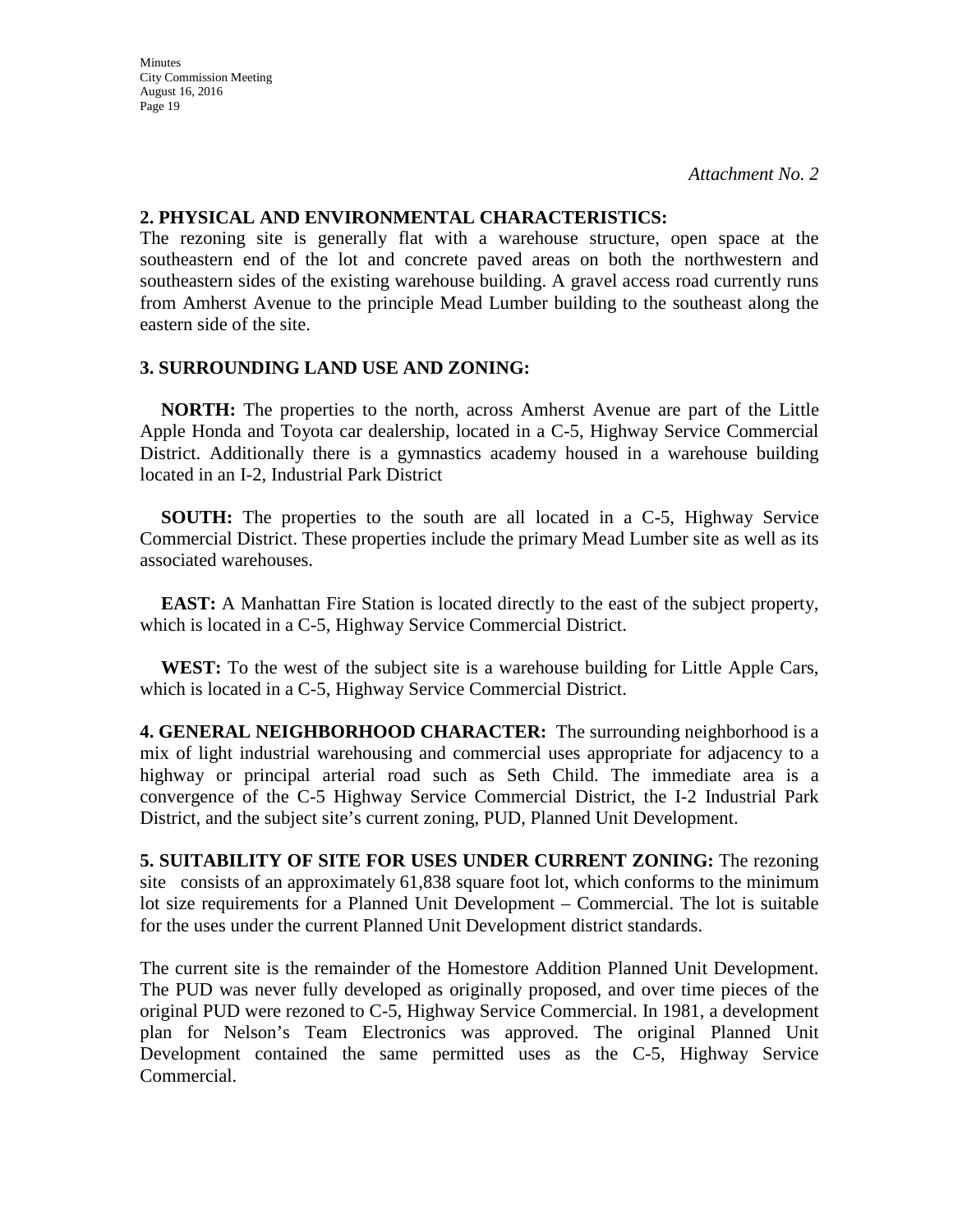**6. COMPATIBILITY OF PROPOSED DISTRICT WITH NEARBY PROPERTIES AND EXTENT TO WHICH IT MAY HAVE DETRIMENTAL AFFECTS:** The proposed rezoning of Planned Unit Development to C-5, Highway Service Commercial, would make the subject property consistent with the surrounding properties, which are also zoned C-5, Highway Service Commercial.

The proposed rezoning, and subsequent occupation of the existing vacant warehouse, would likely increase traffic and noise to the area. However, the use of the land and the activities taking place at the site would be consistent with the land use of the surrounding properties. Additionally, the property directly to the southeast of the subject site (current Mead Lumber site) was rezoned from Planned Unit Development to C-5, Highway Service Commercial, in 1998.

If the subject property is rezoned as proposed, Mead Lumber intends to occupy the vacant 7,600 square foot warehouse on the site for their lumber and home improvement business. The current owners purchased the property because it directly abuts their Mead Lumber site to the south east. The owners have proposed to pave the existing road through the site so that it connects with the Mead Lumber site.

**7. CONFORMANCE WITH COMPREHENSIVE PLAN:** The Future Land Use Map of the Comprehensive Plan identifies the areas east of Seth Child Road, along Amherst Avenue as "Community Commercial", which has a range of density of typically between 10 and 30 acres. The Plan defines the primary policies regarding Community Commercial as:

### *CC 1: Characteristics*

*Community Commercial Centers provide a mix of retail and commercial services in a concentrated and unified setting that serves the broader community and may also provide a limited draw for the surrounding region. These centers are typically anchored by a larger national chain, between 120,000 and 250,000 square feet, which may provide sales of a variety of general merchandise, grocery, apparel, appliances, hardware, lumber, and other household goods. Centers may also be anchored by smaller uses, such as a grocery store, and may include a variety of smaller, complementary uses, such as restaurants, specialty stores (such as books, furniture, computers, audio, office supplies, or clothing stores), professional offices and health services. The concentrated, unified design of a Community Commercial Center allows it to meet a variety of community needs in a "onestop shop" setting, minimizing the need for multiple vehicle trips to various commercial areas around the community. Although single use high-oriented commercial activities will continue to occur in some areas, this pattern of development is generally not encouraged.*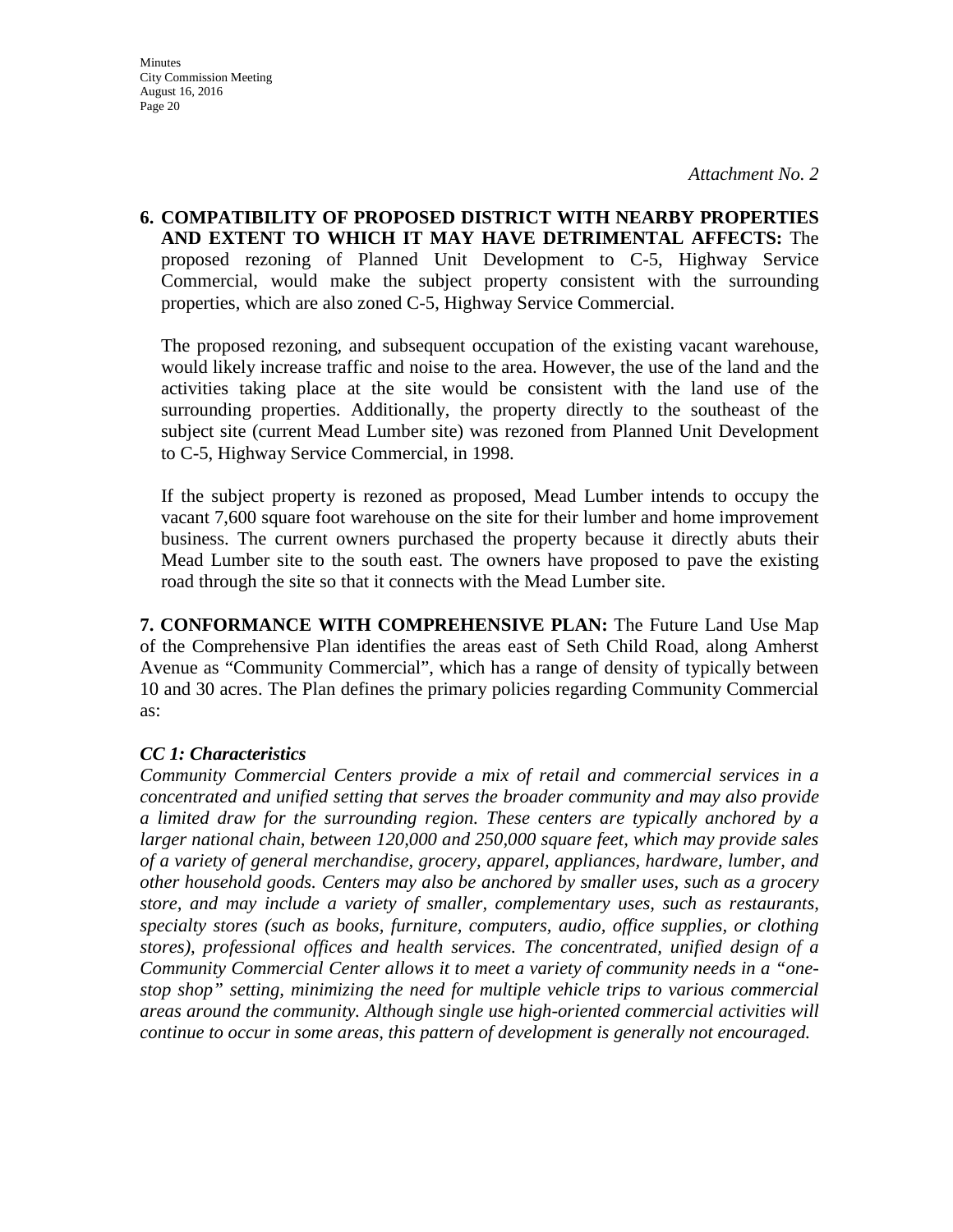### *CC 2: Location*

*Community Commercial Centers should be located at the intersection of one or more major arterial streets in commercial nodes; rather than being developed in linear, "strip" configurations along major street corridors. They may be located adjacent to urban residential neighborhoods and may occur along major highway corridors as existing uses become obsolete and are phased out and redeveloped over time. Large footprint retail buildings (often known as "big-box" stores) are permitted only in areas of the City where adequate access and services can be provided.* 

### *CC 3: Size*

*Typically requires a site of between 10 and 30 acres.* 

### *CC 4: Unified Site Design*

*Establish a unified site layout – landscaping, signage, pedestrian, and vehicular circulation – for the center to guide current and future phases of development. Site design features should be used to create visual interest and establish a more pedestrian-oriented scale for the center and between out lots.* 

### *CC 5: Building Design and Character:*

*Require Community Commercial Centers to meet a basic level of architectural detailing, compatibility of scale with surrounding areas, pedestrian and bicycle access, and mitigation of negative visual impacts such as large building walls, parking areas, and service and loading areas. While these requirements apply to all community commercial*  development, they are particularly important to consider for larger footprint retail *buildings, or "big-box" stores. A basic level of architectural detailing shall include, but not limited to, the following:* 

- *Façade and exterior wall plane projections or recesses;*
- *Arcades, display windows, entry areas, awnings, or other features along facades facing public streets;*
- *Building facades with a variety of detail (materials, colors, and patterns); and*
- *High quality building materials*

### *CC 6: Organization of Uses*

*Concentrate Community Commercial services within planned activity centers, or commercial nodes, throughout the community. Cluster complementary uses within walking distance of each other to facilitate efficient, "one-stop shopping", and minimize the need to drive between multiple areas of the center. Large footpring retail buildings, or "big*box" stores should be incorporated as part of an activity center or node along with *complementary uses, such as high density residential, where feasible. Linear development patterns, particularly when parcels provide a single use and are developed independently, can require multiple access points and lead to disruption of traffic flow on adjacent streets. Although lot sizes and/or configurations in some areas may warrant the use of a more linear development pattern it is generally discouraged.*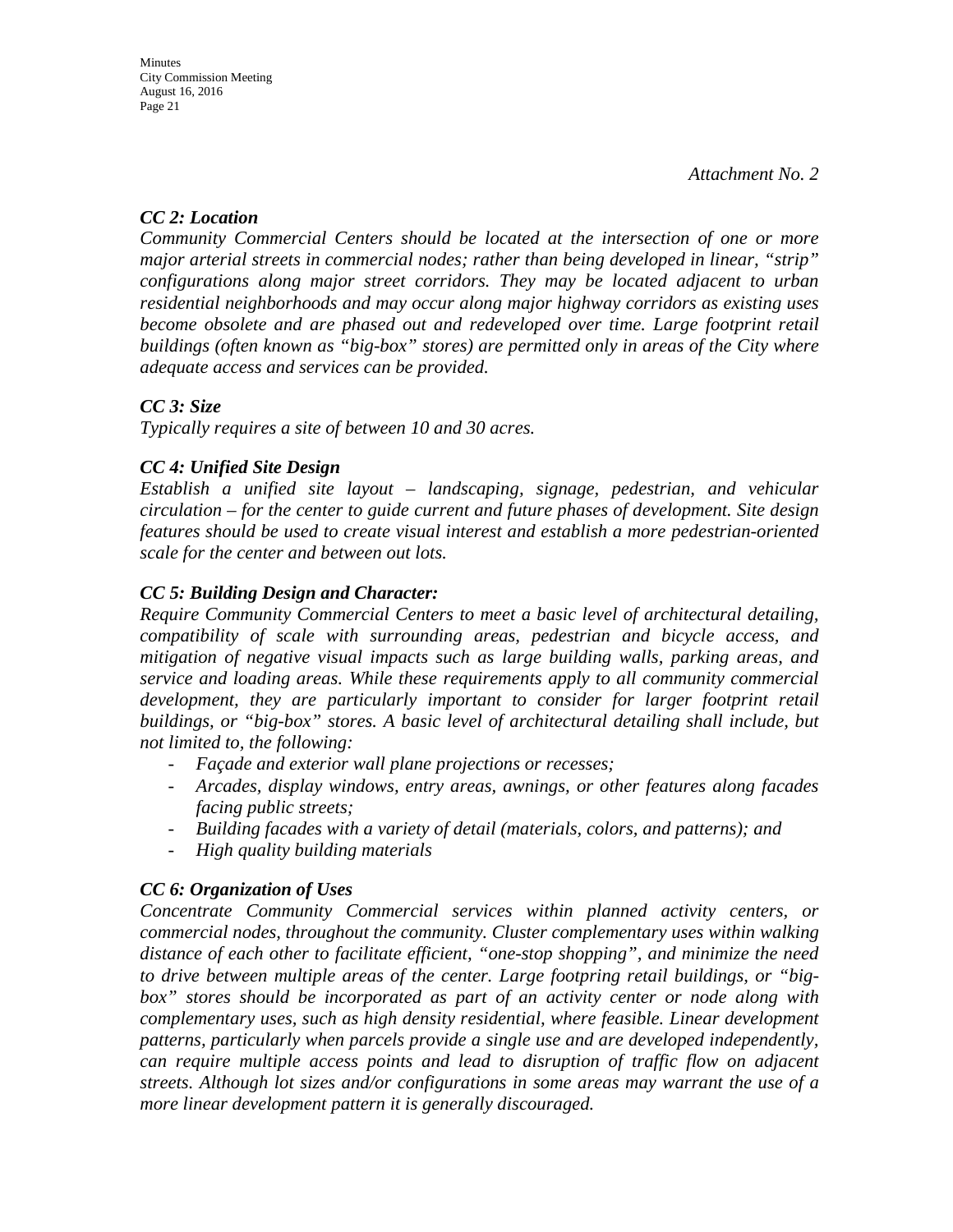### *CC 7: Circulation and Access*

*Provide clear, direct pedestrian connections through parking areas to building entrances, to surrounding neighborhoods and streets, and transit stops. Integrate main entrances or driveways with the surrounding street network to provide clear connections between uses for vehicles, pedestrians, and bicycles. Provide a limited number of vehicle access points to minimize impacts on surrounding uses and maintain an efficient traffic flow to and from the site.*

### *CC 8: Infill and Redevelopment/Adaptive Reuse*

*Encourage the revitalization and/or redevelopment of underutilized Community Commercial areas over time to take advantage of existing infrastructure and promote the efficient use of available land. Support opportunities to repurpose large surface parking lots typical of Community Commercial areas by incorporating additional pad sites for office or commercial uses or high density residential along the street edge. Support the adaptive reuse of existing buildings in older strip commercial centers on smaller lots where infill and redevelopment is less viable.* 

### **8. ZONING HISTORY AND LENGTH OF TIME VACANT AS ZONED:**

| $11 - 15 - 66$ : | Annexed by City Commission and zoned "C" Local Business District. |
|------------------|-------------------------------------------------------------------|
|                  |                                                                   |

- 7-15-69: Rezoned to C-5, Service Commercial District. *(Ordinance No. 2650 new City-wide zoning map)*
- 11-8-76: MUAPB recommended approval of Preliminary Homestore PUD.
- 12-7-76: City Commission approved 1st reading rezoning from C-5 to PUD *(area consisting of Lots 1- 4, Homestore Addition).* Area to south remained C-5.
- 12-21-76: City Commission approved  $2<sup>nd</sup>$  reading of Ordinance No.3458 to rezone to Homestore PUD.
- 11-14-77: MUAPB approved Final Plan Phase 1, Homestore PUD.
- 11-12-79: MUAPB approved Preliminary and Final Plat Homestore Addition.
- 5-21-80: Final Plat Homestore Addition filed.

The structure has sat vacant for at least ten years.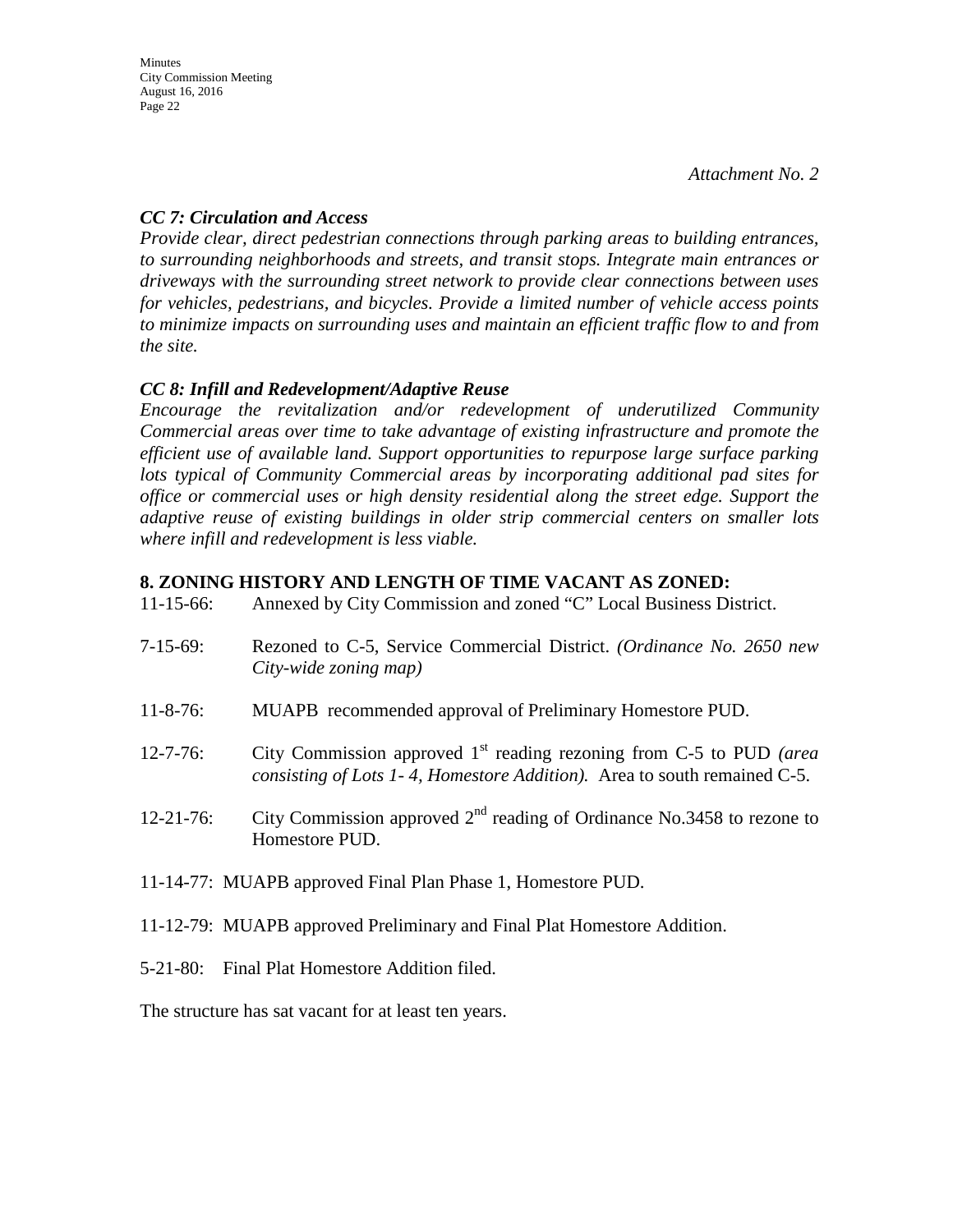**9. CONSISTENCY WITH INTENT AND PURPOSE OF THE ZONING ORDINANCE:** The intent and purpose of the Manhattan Zoning Regulations is to protect the public health, safety, and general welfare; regulate the use of land and buildings within zoning districts to assure compatibility; and to protect property values.

The C-5, Highway Service Commercial District is designed to provide for businesses offering accommodations, supplies, or services to motorists, and for certain specialized activities which require access to major streets and highways. The site is a 61,838 square foot site that complies with the minimum C-5 District requirements.

While the existing PUD would allow the proposed use of the subject site, the proposed rezoning would make the subject site consistent with surrounding properties, which are all zoned C-5 Highway Service Commercial.

- **10. RELATIVE GAIN TO THE PUBLIC HEALTH, SAFETY AND WELFARE THAT DENIAL OF THE REQUEST WOULD ACCOMPLISH, COMPARED WITH THE HARDSHIP IMPOSED UPON THE APPLICANT:** There would be no apparent gain to the public to the public health, safety, and welfare that would result from the denial for the request of the rezoning. Additionally, there are no anticipated adverse impacts to the public health, safety, and welfare that would result from the proposed rezoning.
- **11. ADEQUACY OF PUBLIC FACILITIES AND SERVICES:** Adequate street, sanitary sewer and water services are available at the subject site. An existing driveway runs through the rear of the site connecting Amherst Avenue to the Mead Lumber site to the southeast. This driveway is required by the Manhattan Fire Department to provide fire access to the existing lumber yard.
- **12. OTHER APPLICABLE FACTORS:** The lot in question directly abuts the Linear Trial to the east, which was constructed on abandoned railroad right of way. The proposed rezoning of this property should have no impact on the trail or those who use it.
- **13. STAFF COMMENTS:** City Administration recommends approval of the proposed rezoning of 2815 Amherst Avenue from PUD, Planned Unit Development, to C-5, Highway Service Commercial District, based on the findings in the Staff Report.

## **ALTERNATIVES:**

1. Recommend approval of the proposed rezoning of 2815 Amherst Avenue from PUD, Planned Unit Development, to C-5, Highway Service Commercial District, stating the basis for such recommendation.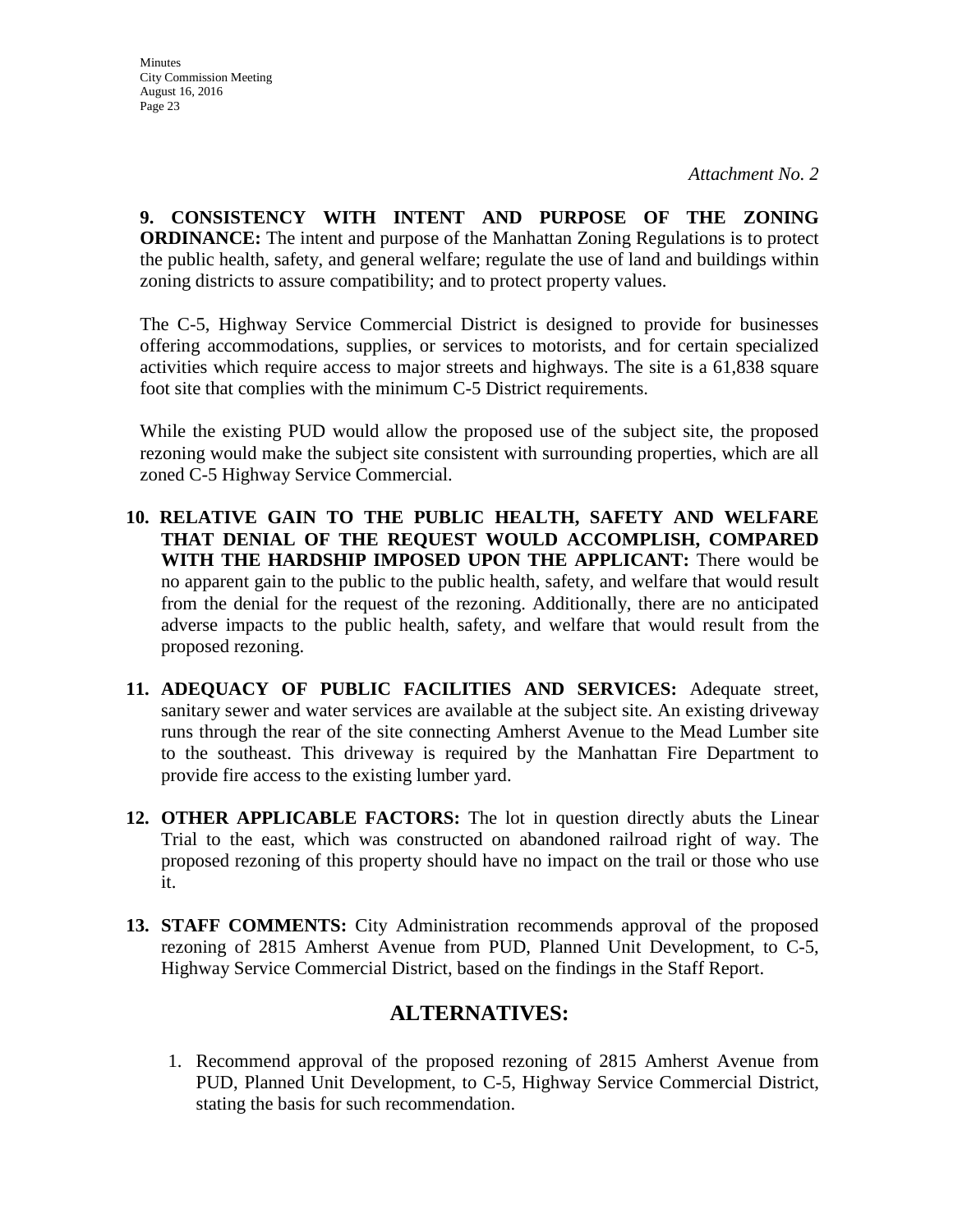- 2. Recommend denial of the proposed rezoning, stating the specific reasons for denial.
- 3. Table the proposed rezoning to a specific date, for specifically stated reasons.

## **POSSIBLE MOTION:**

The Manhattan Urban Area Planning Board recommends approval of the proposed rezoning of 2815 Amherst from PUD Planned Unit Development, to C-5 Highway Service Commercial, based on the findings in the Staff Report.

**PREPARED BY:** Doug May, Planner

**DATE:** July 18, 2016

DM/16 16105}SR}2815AmherstRezonetoC5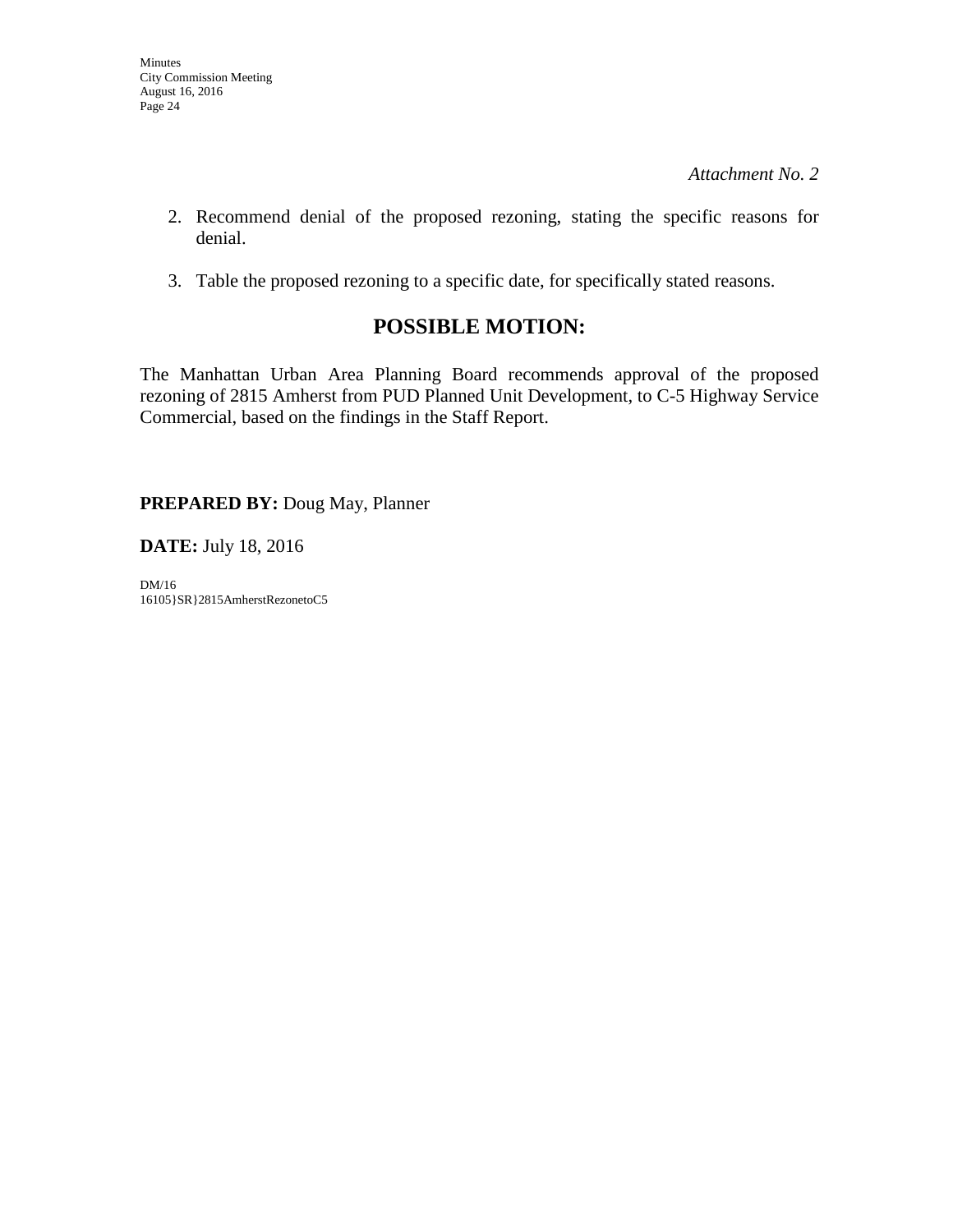*Attachment No. 3* 

#### **STAFF REPORT**

### **AN AMENDMENT OF ORDINANCE NOs. 4093 and 7069 AND THE APPROVED FINAL DEVELOPMENT PLAN OF BRIARVIEW ADDITION COMMERCIAL PLANNED UNIT DEVELOPMENT.**

## **BACKGROUND**

**APPLICANT/OWNER:** Auckland Properties LLC, Priyantha Ranaweera

**ADDRESS:** 200 Research Drive

**LOCATION:** Lot R.P. 1, University Heights Addition, First Unit

**AREA:** 2.99 Acres

**DATE OF NEIGHBORHOOD MEETING:** May 26, 2016

**DATE OF PUBLIC NOTICE PUBLICATION:** June 27, 2016

### **DATE OF PUBLIC HEARING: PLANNING BOARD:** July 18, 2016 **CITY COMMISSION:** August 2, 2016

### **EXISTING PUD**

#### **Ordinance**

Ordinance No. 4093 was approved on September 20, 1983. The Ordinance rezoned the property from I-1, Research Park District to PUD, Planned Unit Development. The ordinance documents did not specifically list any permitted uses or conditions of approval, but rather stated:

Section 2. The use limitations and space limitations as described in the Development Plan and Documents as filed with the application in the Zoning Administrator's Office shall apply to this district and govern the development therein. The PUD use is generally for Business and Professional Office Use.

The PUD site plans showed a total of 40,000 square feet of office space in five (5) buildings, with associated off-street parking and landscaping on two (2) lots. Lot 1, Briarview Office Park Addition created a two-story medical office building with approximately 6,800 square feet of floor space.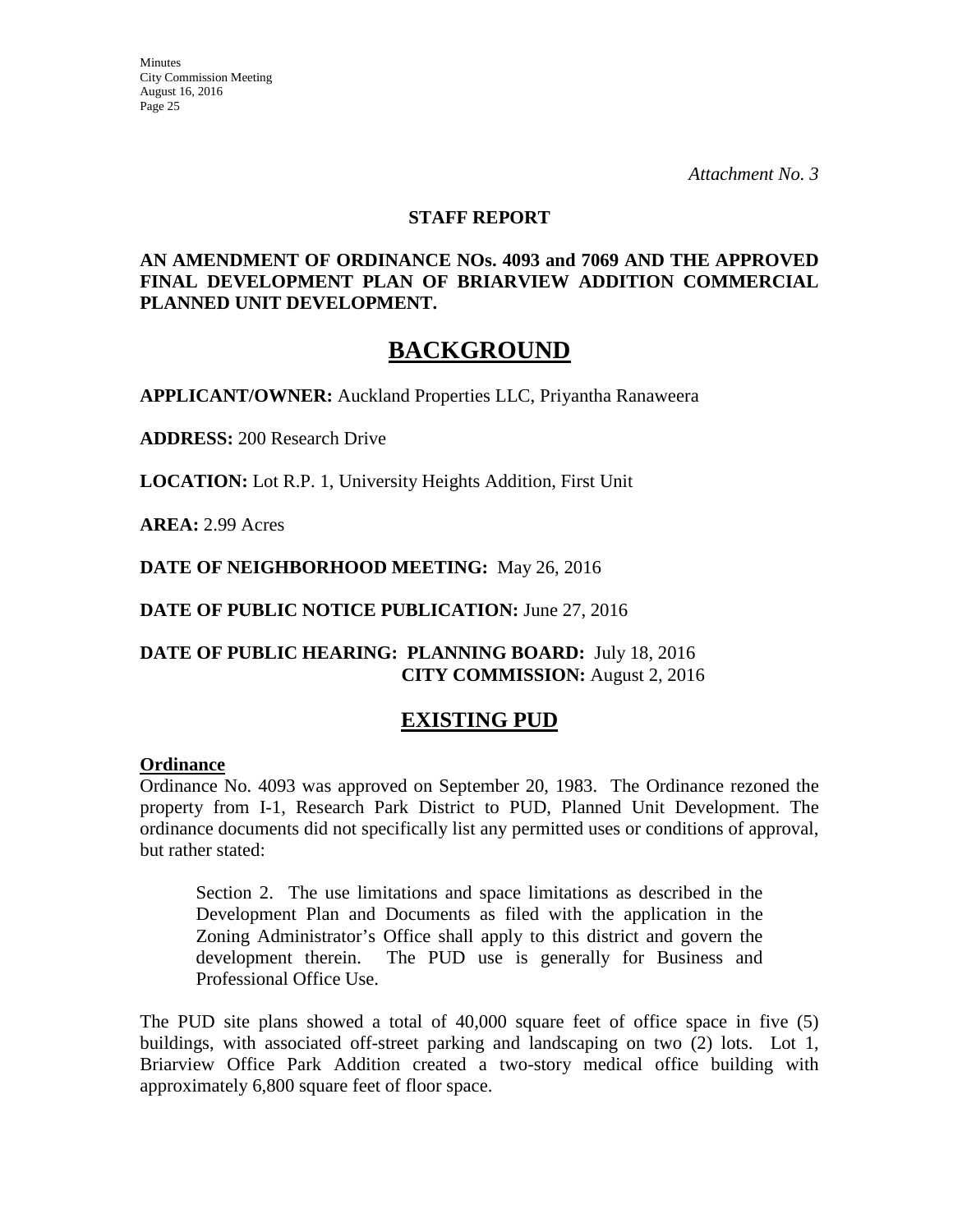*Attachment No. 3* 

Four (4) separate buildings were envisioned on Lot R.P. 1, University Heights, First Unit (the site). The development plan showed the existing building, which is a two (2) story building with 8,304 square feet of floor area and three (3) other buildings. The other buildings and associated parking lot was never constructed. The existing building was constructed in 1973 as an office building.

At the Manhattan Urban Area Planning Board public hearing on August 15, 1983, a condition of approval was made that "only the building on the lower level (Lot 1, Briarview Office Park Addition) of the site could be used for medical or dental uses. This condition was made part of Ordinance No. 4093 that established the PUD.

Ordinance No. 7069 was approved on April 15, 2014 and amended the original PUD ordinance to allow the addition of medical and dental offices as a permitted activity throughout the development. The Final Development Plan that corresponded with the April, 2014 PUD Amendment eliminated the 3 buildings proposed in the original PUD. Only the existing 2 story building was approved with the Final Development Plan.

## **PROPOSED AMENDMENT**

The applicant, a heart and vascular clinic located in the existing building, has proposed to construct an approximate 3,000 square foot building for a cardiovascular ambulatory surgical center to the west of the existing building. The new building will have 1 procedure room and 3 recovery beds. A PUD Amendment is required because the 2014 PUD Amendment and Final Development Plan eliminated all proposed buildings, other than the single existing building.

### **Proposed Buildings, Structures, and Phasing**

The existing building is a two-story office building with a floor area of approximately 8,304 square feet. The existing building is used by The Heart and Vascular Clinic, the applicant. The building also has office space for additional business and professional offices.

The applicant has proposed to construct an approximately 3,000 square foot building for an ambulatory cardiovascular surgical center that the applicant will own and operate. The surgical center will have 1 procedure room and 3 recovery rooms. The application materials state that the maximum number of patients that can be served at one time is 3. The majority of the staff that will use the surgical center will also be working at the existing office building. Two new staff members are anticipated to be added to help operate the new building.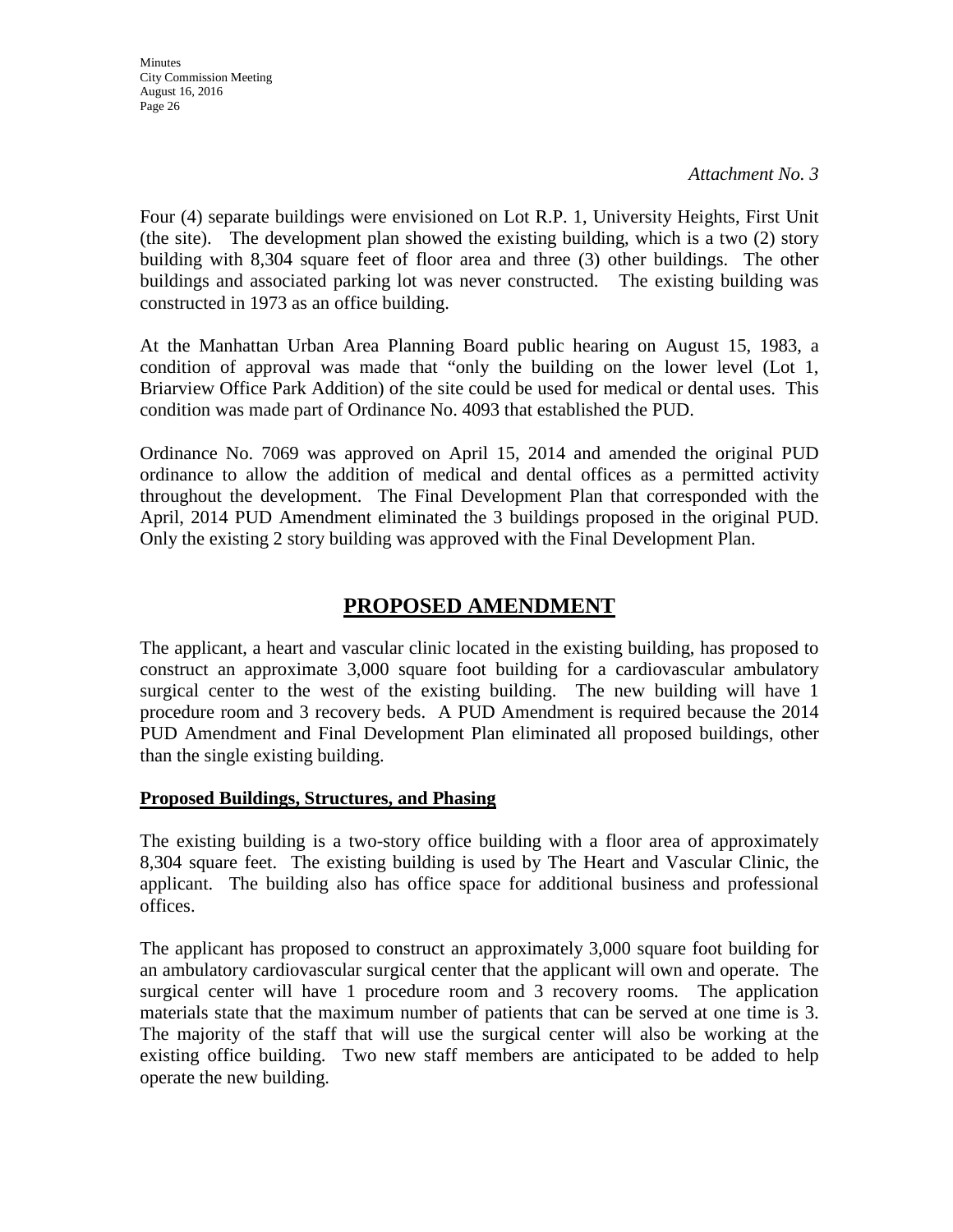The building will be approximately 20 feet tall at its highest point. The exterior materials will be brick and stone masonry. A covered patient drop off area will be located at the entrance to the building on the south side. The new building will be as close as 25 feet from the front property line along Research Drive and approximately 7 feet from the building to the east. A walkway and ramp will be constructed to allow for staff and patients to travel between these 2 buildings.

A future 1,000 square addition is proposed to the north of the new building. The future building addition would provide for more office and staff space. The application documents state that the number of patients will not increase with the future building addition, but the number of staff members is anticipated to increase by 3.

### **PROPOSED SIGN:**

An existing sign is located at the site's southern entrance. The sign is approximately twenty-four (24) square foot, three (3) feet tall and externally illuminated.

The Final Development Plans show a wall sign on both the new and existing buildings that will have a maximum sign area of 100 square feet for both buildings. The applicant has stated that the type of wall sign (cabinet, individual letters, etc.) has not been determined, but the signage will not be illuminated.

**PROPOSED LIGHTING:** The exterior lighting on the site include an existing utility pole at the northwest corner of the parking lot with an area flood light and wall mounted lights on the existing and new buildings.

# **MATTERS TO BE CONSIDERED WHEN AMENDING A PLANNED UNIT DEVELOPMENT**

### **1. WHETHER THE PROPOSED AMENDMENT IS CONSISTENT WITH THE INTENT AND PURPOSE OF THE APPROVED PUD, AND WILL PROMOTE THE EFFICIENT DEVELOPMENT AND PRESERVATION OF THE ENTIRE PUD:**

The Briarview Office Park PUD created a business and office park that was to have up to 40,000 square feet of office space in 5 buildings. The 2014 PUD Amendment expanded the use on the site to permit medical offices on the site and eliminated the 3 buildings that had not been construction from the approved Final Development Plan. It appears that removal of these 3 proposed buildings were done before the consideration of the proposed ambulatory cardiovascular surgical center.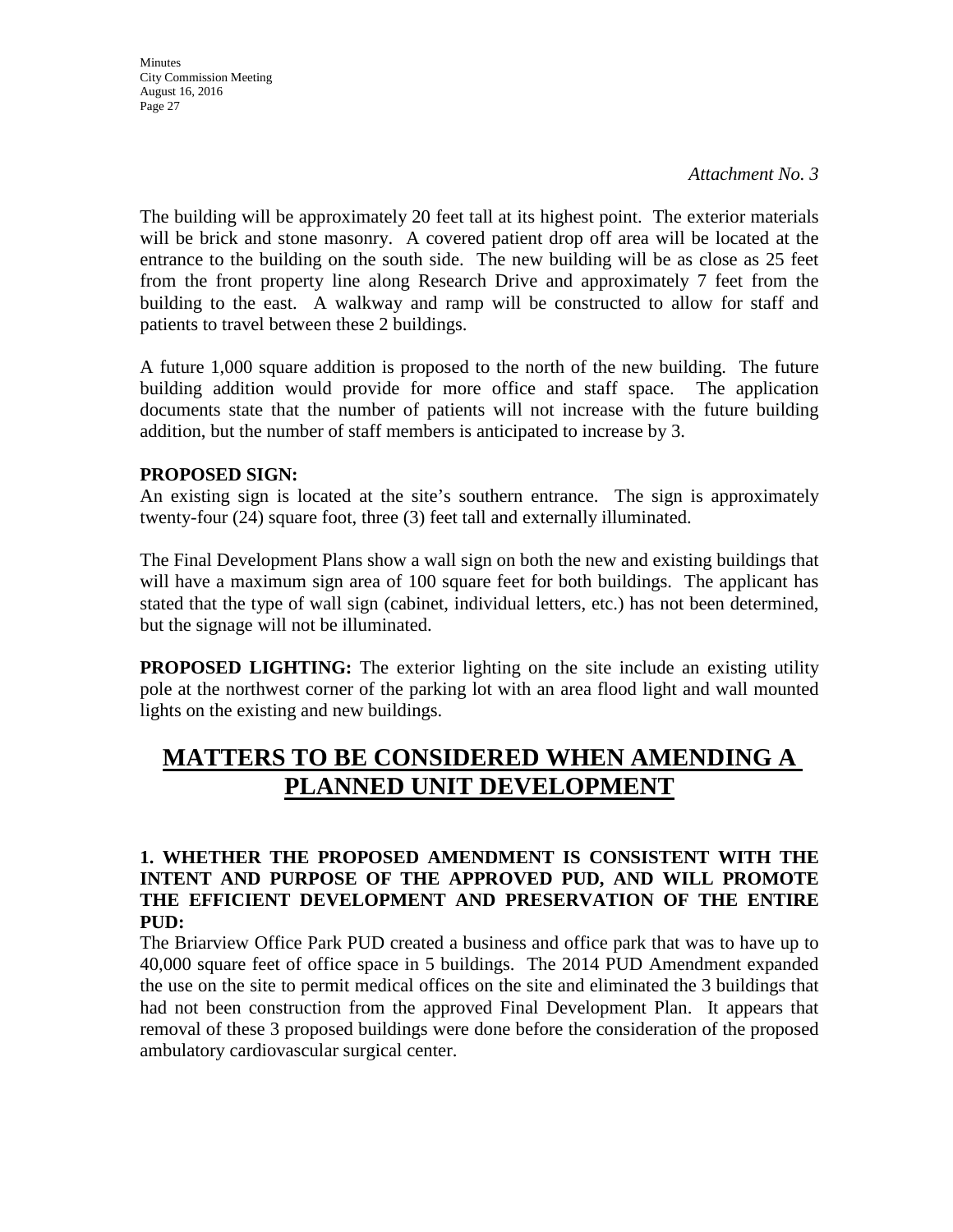*Attachment No. 3* 

The proposed outpatient medical surgical center is considered a medical clinic, which is a permitted use for the PUD. Having at least 2 buildings on the subject site was an intent of the originally PUD. It appears that the proposed amendment is consistent with the Briarview Addition Commercial PUD.

**2. WHETHER THE PROPOSED AMENDMENT IS MADE NECESSARY BECAUSE OF CHANGED OR CHANGING CONDITIONS IN OR AROUND THE PUD, AND THE NATURE OF SUCH CONDITIONS:** The proposed amendment is necessary because the PUD was amendment 2014 to allow for medical and dental clinics on the site and eliminated 3 proposed buildings from Final Development Plan for the PUD. The proposed PUD Amendment would establish a new building, with up to 4,000 square feet of floor area for an ambulatory cardiovascular surgical center that the current owner and tenant of the existing building will own and operate. This building was not proposed in the previous PUD Amendment.

**3. WHETHER THE PROPOSED AMENDMENT WILL RESULT IN A RELATIVE GAIN TO THE PUBLIC HEALTH, SAFETY, CONVENIENCE OR GENERAL WELFARE, AND IS NOT GRANTED SOLELY TO CONFER A SPECIAL BENEFIT UPON ANY PERSON:** The proposed amendment will result in a gain to the public by allowing for the expanded medical services provided by The Heart and Vascular Clinic that owns the property and has a clinic in the existing office building. According to the applicant, the construction of the proposed building will not substantially increase traffic to the site, as existing clients and staff members will use the surgical center, which has a maximum patient capacity of 3 patients.

# **ADDITIONAL MATTERS TO BE CONSIDERED WHEN AMENDING A PLANNED UNIT DEVELOPMENT**

**1. LANDSCAPING:** The landscaping is largely in place and consists of grass lawn areas, and landscape areas along Research Drive, the off-street parking lot and along the foundation of the existing building. New deciduous trees will be planted along Research Drive. New foundation landscape beds will be installed for the new and existing buildings near the entrances.

**2. SCREENING:** A wooden sight obscuring screening fence will be provided to screen the trash dumpster for the new building. A masonry retaining will screen a proposed emergency power generator, which will be located on the northeast corner of the building.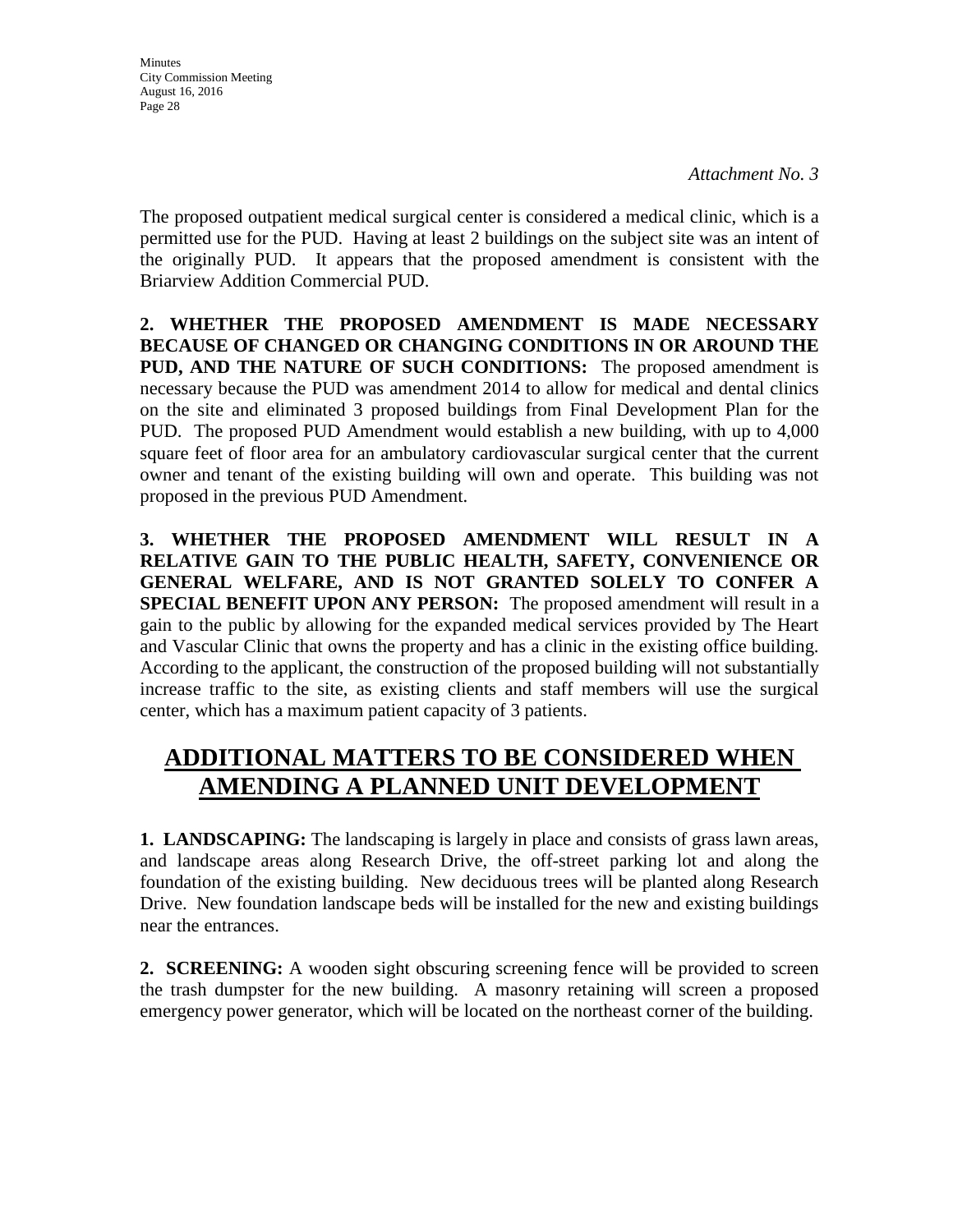**Minutes** City Commission Meeting August 16, 2016 Page 29

**3. DRAINAGE:** The site generally drains via sheet flow to the south towards Research Drive or to the east. This drainage pattern will continue for the site. A grass swale will installed to intercept the stormwater runoff from the new building and direct it towards the parking lot to the south, where it will continue to the south towards Amherst Avenue, similarly to the stormwater runoff from the existing building.

A stormwater analysis was conducted for the proposed development by SMH Consultants. The pre-development vs. post-development analysis is as follows:

|             | Pre-Development    | <b>Post-Development</b> | Difference |
|-------------|--------------------|-------------------------|------------|
| $10$ -year  | $0.54 \text{ cfs}$ | $0.83$ cfs              | $0.29$ cfs |
| 50-year     | 0 70               | ' 07                    | 0.37       |
| $100$ -year |                    |                         | 0.40       |

Because the overall stormwater runoff is so small, the impacts of the development on the surrounding areas in regards to stormwater runoff will be minimal. The City's Stormwater Engineer and City Engineer have reviewed the Final Development Plans and stormwater analysis and approves of the plans with no comments.

### **4. CIRCULATION:**

Public Access. The site gains access via two (2) curb cuts on Research Drive, a local street. No changes are proposed to its current access. A sidewalk extends from Amherst Avenue along Research Drive to the southern driveway on the site. The sidewalk does not extend to the north.

### Traffic.

The engineers from Alfred Benesch & Company conducted a traffic analysis for the proposed surgical center. The analysis determined that an additional 7 vehicles would be generated by the site in the AM Peak Hour and 10 vehicles in the PM Peak House. The analysis also stressed that this facility is "not a stand-along facility, but rather an addition to an existing business, meaning there will be no to minimal new employees for this facility as it will be the same staff already working on the site." The City Engineer has reviewed the Final Development Plans and traffic analysis and approves of the plans with no comments.

### Off-Street Parking.

The existing site has an off-street parking lot with 43 spaces. Based on the total square footage of the existing building and applying the parking requirements for medical clinics (5.5 spaces per 1,000 square feet), 28 off-street parking spaces are required.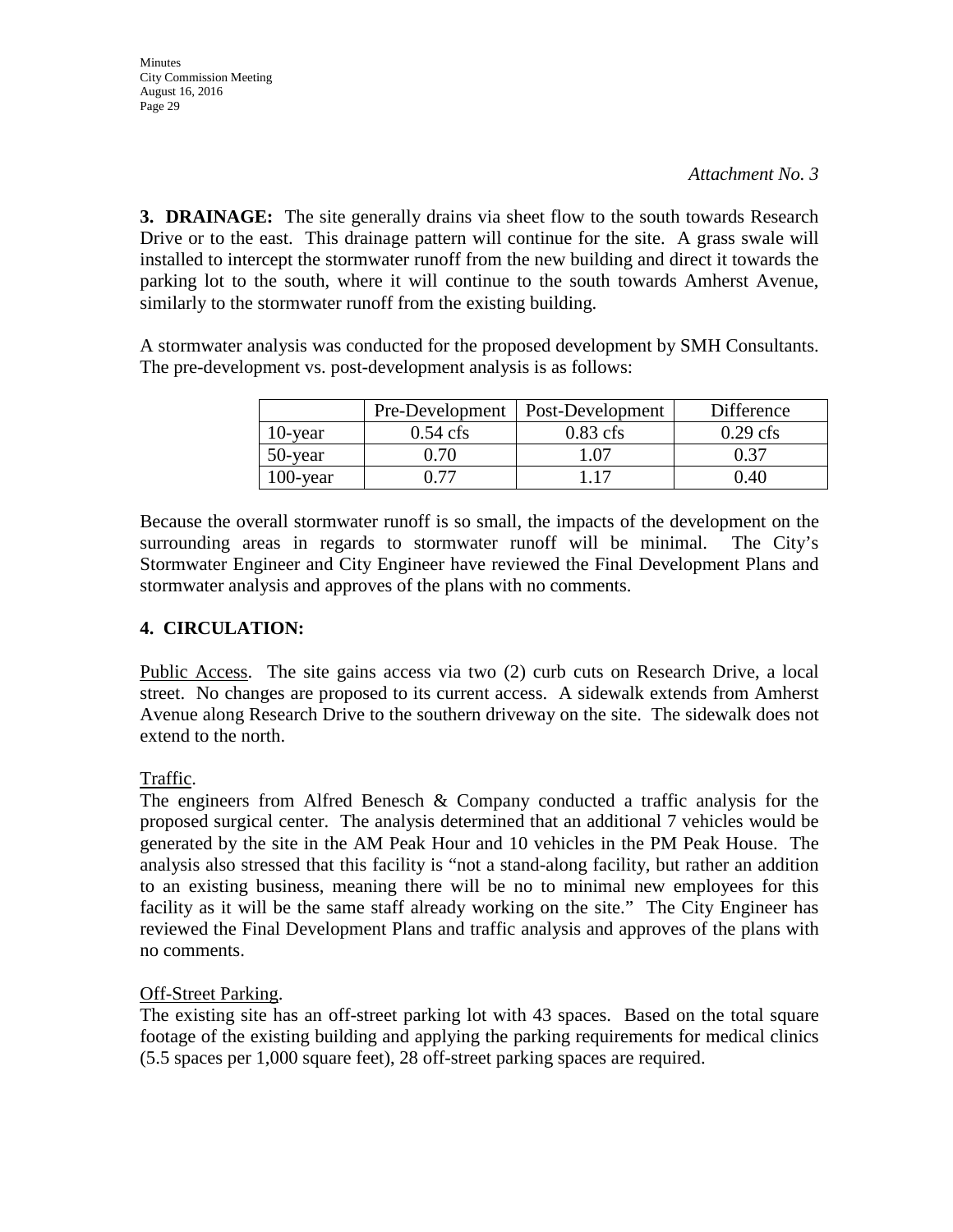*Attachment No. 3* 

The applicant's consultant has determined that 1,657 square feet of the new building should be counted towards the minimum off-street parking requirements. Areas for storage, bathrooms, hallways, mechanical rooms, etc. are allowed to be subtracted from the building gross square footage. The minimum parking required would be 3 spaces. The proposed building will remove 6 off-street parking spaces, creating a new total of 37 off-street parking spaces.

The applicant's consultant also calculated the parking demand for the new building based on the usage of the building. As previously mentioned, a maximum of 3 patients will use the facility and 2 new employees will be hired to work in the building. It is anticipated that a total of 3 new staff members will be hired for the future building addition, which will include offices and staff areas to serve the patients (i.e. laboratory, etc.). The actual usage of the site would generate a total of 8 spaces.

The 37 off-street parking spaces proposed for the site will be adequate to meet the demands of the existing and new medical office buildings.

**5. OPEN SPACE/LANDSCAPED AND COMMON AREA:** The site has several large areas of open spaces to the north and east of the building and parking lot. This area consists of grass areas and dense trees. The eastern edge of the site is a steep slope that is covered with evergreen and deciduous trees.

**6. CHARACTER OF THE NEIGHBORHOOD:** The neighborhood is a mix of medical and business offices, single-family homes, townhomes and the Seth Child Road highway commercial corridor. Single-family homes are located to the west of the site. To the north and northwest are two (2) developments consisting of single-family attached dwellings and townhomes. To the south is a medical office and single-family homes. To the east is Seth Child Road/State Highway 113, a four-lane limited access highway and the highway commercial businesses, including automotive dealership, automotive mechanic shop and a hardware store.

## **MATTERS TO BE CONSIDERED WHEN REZONING**

**1. EXISTING USE:** Business Office

**2. PHYSICAL AND ENVIRONMENTAL CHARACTERISTICS:** The site is a large irregular shaped lot that slopes to the east and south. Besides the existing building and off-street parking lot, the site has large grass open spaces and heavily wooded slopes. The subject site is not shown to be in a mapped floodplain on the effective or preliminary Flood Insurance Rate Map panel # C0361.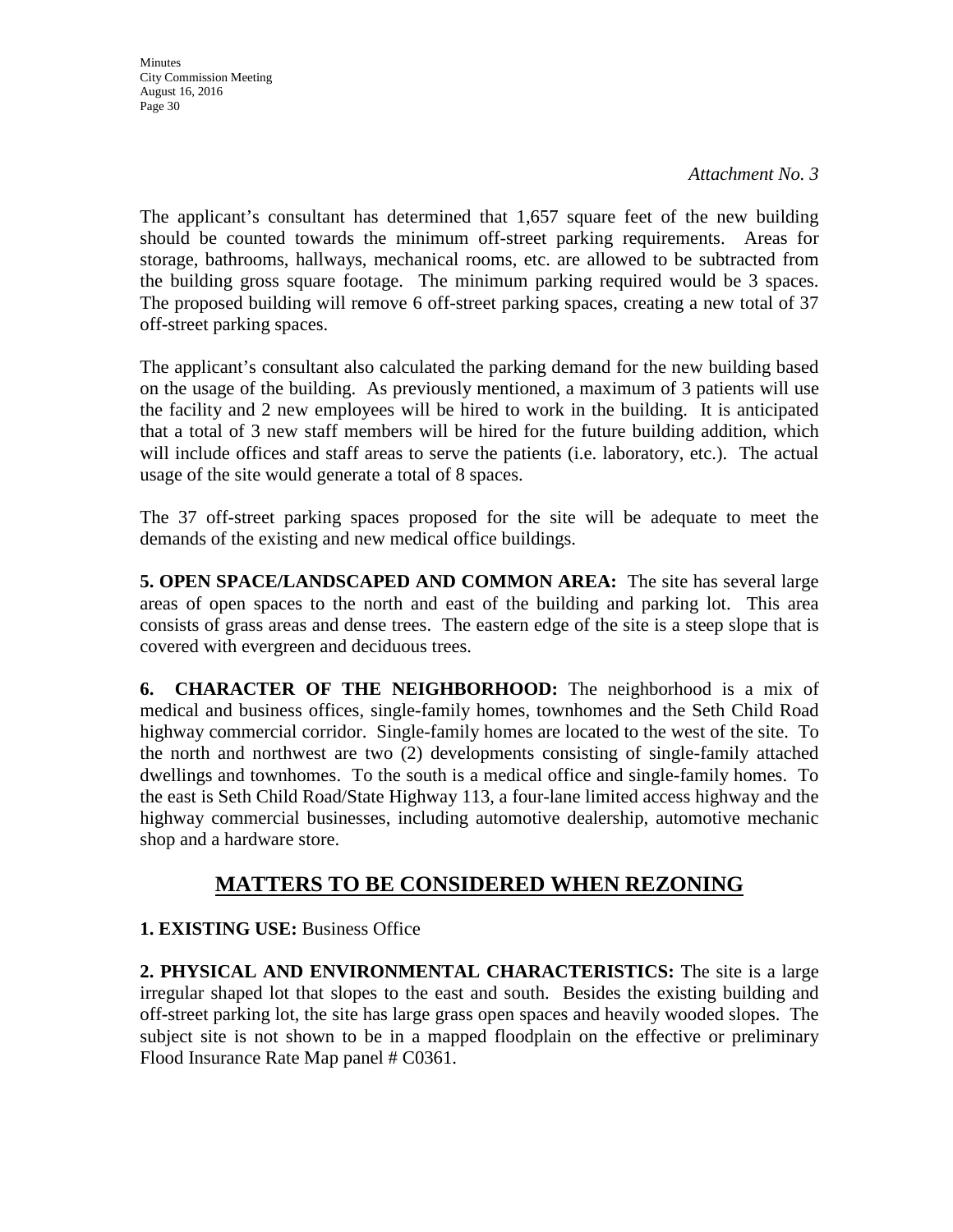### **3. SURROUNDING LAND USE AND ZONING:**

- **(a) NORTH:** Multi-unit townhomes, single-family attached, recreation areas for the townhomes and steep slope open space: Briercliffe Residential Planned Unit Development.
- **(b) SOUTH:** Medical office, Amherst Avenue, a major collector street, and large lot single-family homes: Briarview PUD and R, Single-Family Residential District.
- **(c) EAST:** Seth Child Road/K-113 Highway, a limited access highway and highway commercial uses, including a Little Apple Toyota/Honda Dealership, Midas automotive repair center and Waters True Value hardware store: C-5, Highway Service Commercial District.
- **(d) WEST:** Research Drive, a local street, and large lot single-family homes: R, Single-Family Residential District.

### **4. GENERAL NEIGHBORHOOD CHARACTER:** See above under **6, CHARACTER OF THE NEIGHBORHOOD.**

**5. SUITABILITY OF SITE FOR USES UNDER CURRENT ZONING:** The site was zoned from I-1, Research Park District to Commercial PUD in 1983. The PUD was amended in 2014 to remove a condition was placed on the PUD that prohibited medical offices from being on the site. The site included the existing building and parking lot at the time of the rezoning, which was constructed in approximately 1973. The existing use and buildings conform to the PUD.

**6. COMPATIBILITY OF PROPOSED DISTRICT WITH NEARBY PROPERTIES AND EXTENT TO WHICH IT MAY HAVE DETRIMENTAL AFFECTS:** The proposed building and ambulatory cardiovascular clinic should have minimal detrimental effects on adjacent properties.

The building will be appropriately setback from the front property line. Natural grades in the area and existing trees on the site and surrounding neighborhoods will reduce any visual impacts that a new commercial building may have on the surround neighborhoods. The applicant has stated that the signage for the existing and new building will not be illuminated, which will further reduce any impacts on the surrounding area.

The proposed use will be an outpatient surgical center for heart and vascular medicine for up to 3 patients. The application materials have stated that the use of the new building will compliment the medical practice in the existing building and will not generate large amounts of new patient traffic. Likewise, the surgical center will not operate with overnight hours.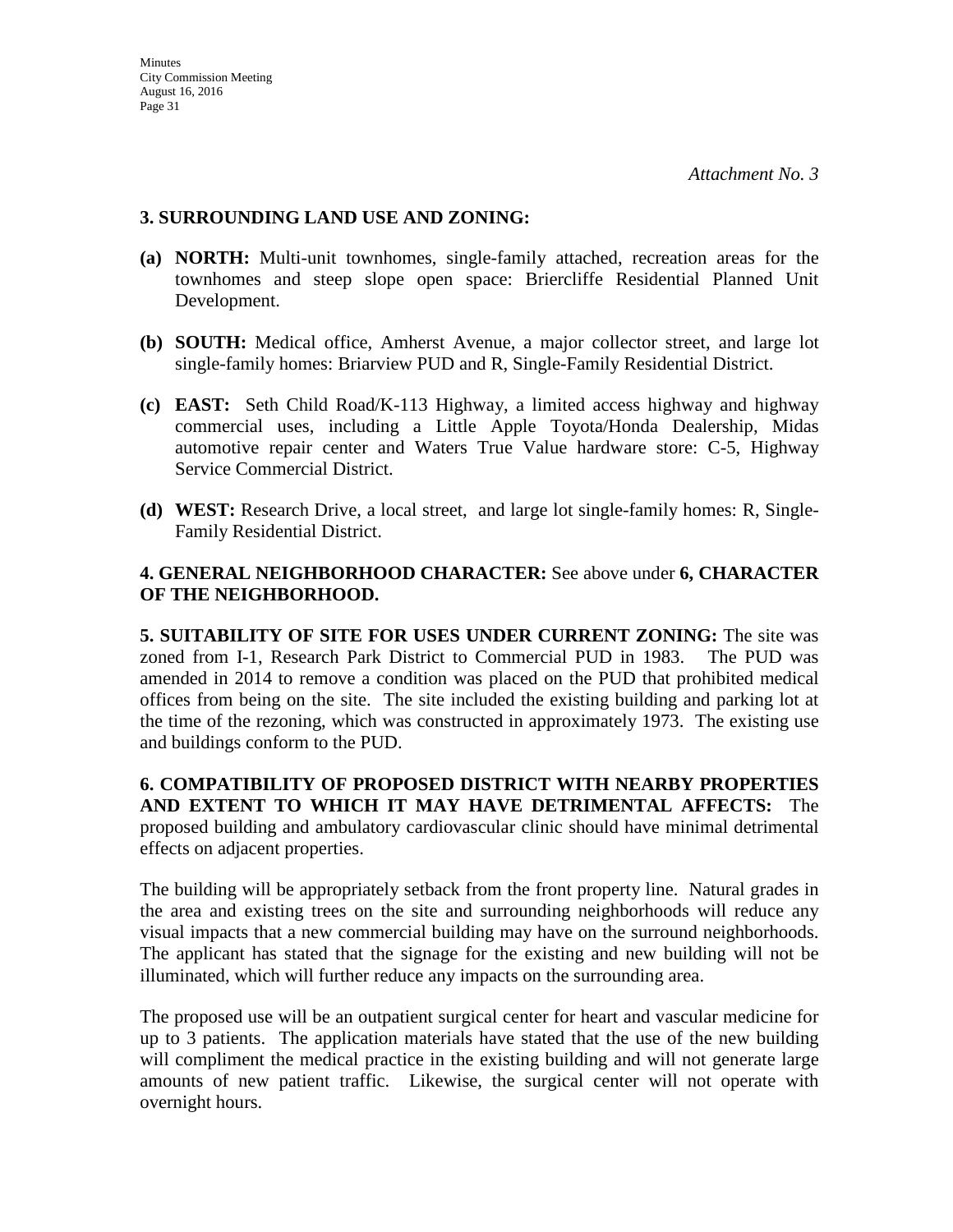Adequate parking is proposed for the existing and proposed uses on the site.

#### **7. CONFORMANCE WITH COMPREHENSIVE PLAN**

The site is shown on the Southwest Future Land Use Plan map of the Comprehensive Plan as Office-Research Park (OFF/RP). Policies from the Comprehensive Plan are noted in italics.

### OR 1: Characteristics

*The Office/Research Park land use designation is intended to provide concentrated areas of high quality employment facilities, such as corporate office headquarters, research and development, and educational facilities in a planned, "campus-like" setting. Office/Research Park developments may be incorporated into a master planned neighborhood, or located in close proximity to residential areas. Activities within an employment area typically take place indoors, and outdoor storage or other more industrial types of uses are typically not permitted. Some specialized research parks may include limited prototype production, such as in the K-State Research Park. This category may also include smaller office complexes consisting of a single building or several buildings that are not located within a typical office park setting. These smaller office complexes shall meet the intent of the policies within this section, to the extent that they apply (i.e., Policy OR5 will not apply to single-building facilities). The Poyntz Avenue Corridor, located between 17th Street and Juliette Avenue, is another designated office district with some unique characteristics and issues that are addressed more specifically in the adopted Poyntz Avenue Corridor District Plan.* 

### OR 2: Location

*Office/Research Park facilities should have direct access to existing or planned arterial and collector streets and should not rely on local or residential streets for access.*

### OR 3: Site Layout and Design

*Office/Research Park developments should be organized in a planned, "campus*like" setting that is heavily landscaped. Each development will vary based on site *configuration and topographical or other constraints; however, in a "campuslike" setting, buildings should typically be arranged to form outdoor gathering spaces*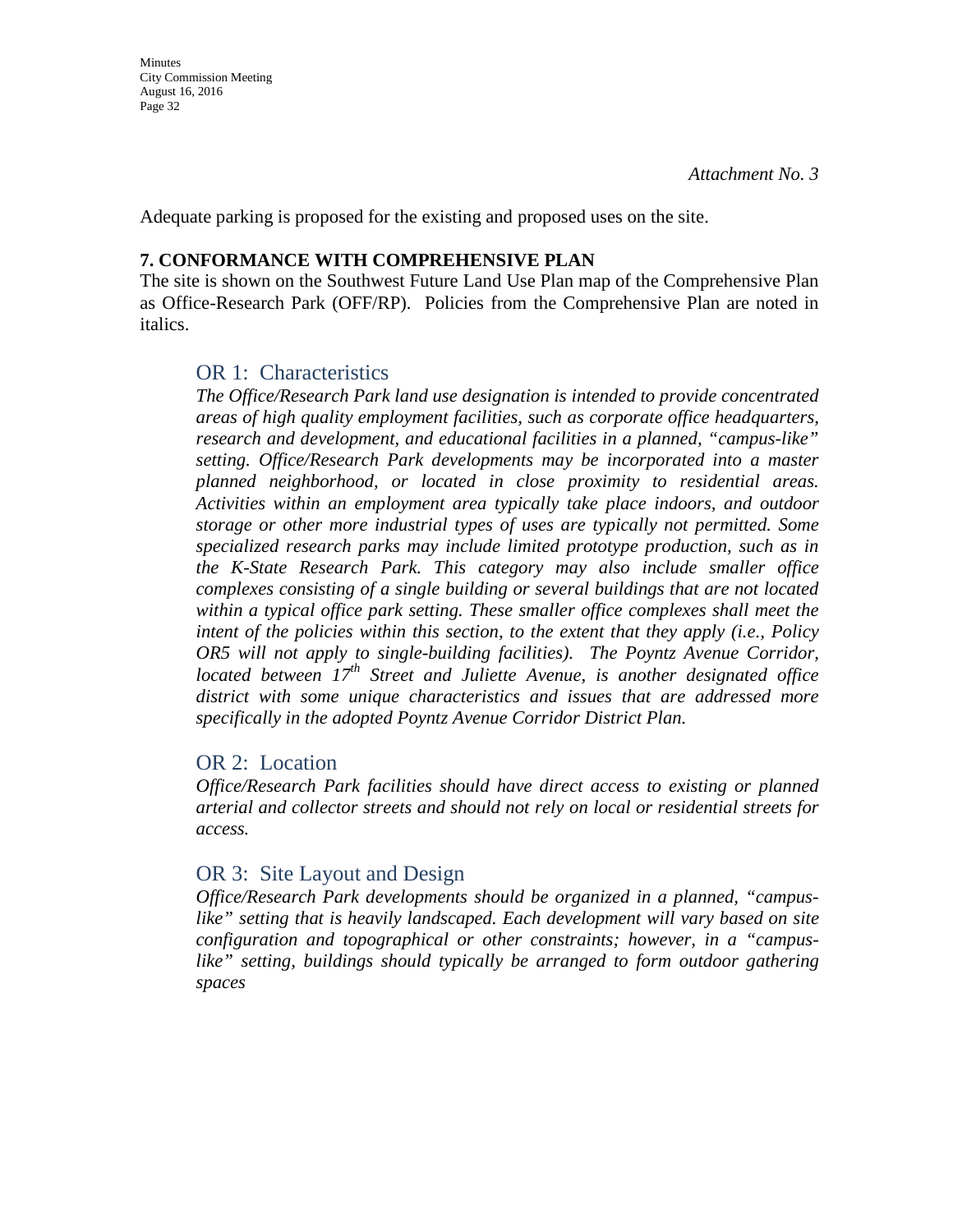### OR 5: Unified Architectural Character

*Buildings within an Office/Research Park setting should have a unified architectural character achieved through the use of similar elements, such as*  rooflines, materials, colors, signage, landscaping and screening and other *architectural and site layout details.* 

### OR 6: Common Areas

*Plazas and other common outdoor gathering spaces should be provided as part of the "campus" environment. Each development will vary based on site configuration and topographical or other constraints; however, in a "campuslike" setting, buildings should typically be arranged to form outdoor gathering spaces, such as quads, courtyards, patios, or seating areas for employees and visitors.* 

### OR 7: Circulation and Access

*Building entrances, outdoor gathering spaces, and parking areas shall be linked with clear, direct pedestrian walkways.* 

### OR 8: Outdoor Storage

*The functions of an Office/Research Park facility should generally be completely contained within buildings. Accessory outdoor storage facilities typically should be of a limited nature and completely screened.* 

### **THE PROPOSED AMENDMENT CONFORMS TO THE COMPREHENSIVE PLAN.**

#### **8. ZONING HISTORY AND LENGTH OF TIME VACANT AS ZONED:**

| August 7, 1962 | Annex Lot R.P. 1, University Heights Addition, First Unit into the |
|----------------|--------------------------------------------------------------------|
|                | City of Manhattan.                                                 |
|                |                                                                    |

- November 11, 1962 Zone to site to E-1, Research Park District.
- 1969 E-1 District was changed to I-1, Research Park District.
- August 15, 1983 Manhattan Urban Area Planning Board recommends approval of the request to rezone from I-1 District to Commercial Planned Unit Development District with a condition that medical offices shall not be permitted on the site.
- September 20, 1983 City Commission approves the second reading of Ordinance No. 4093 rezoning the site to Commercial PUD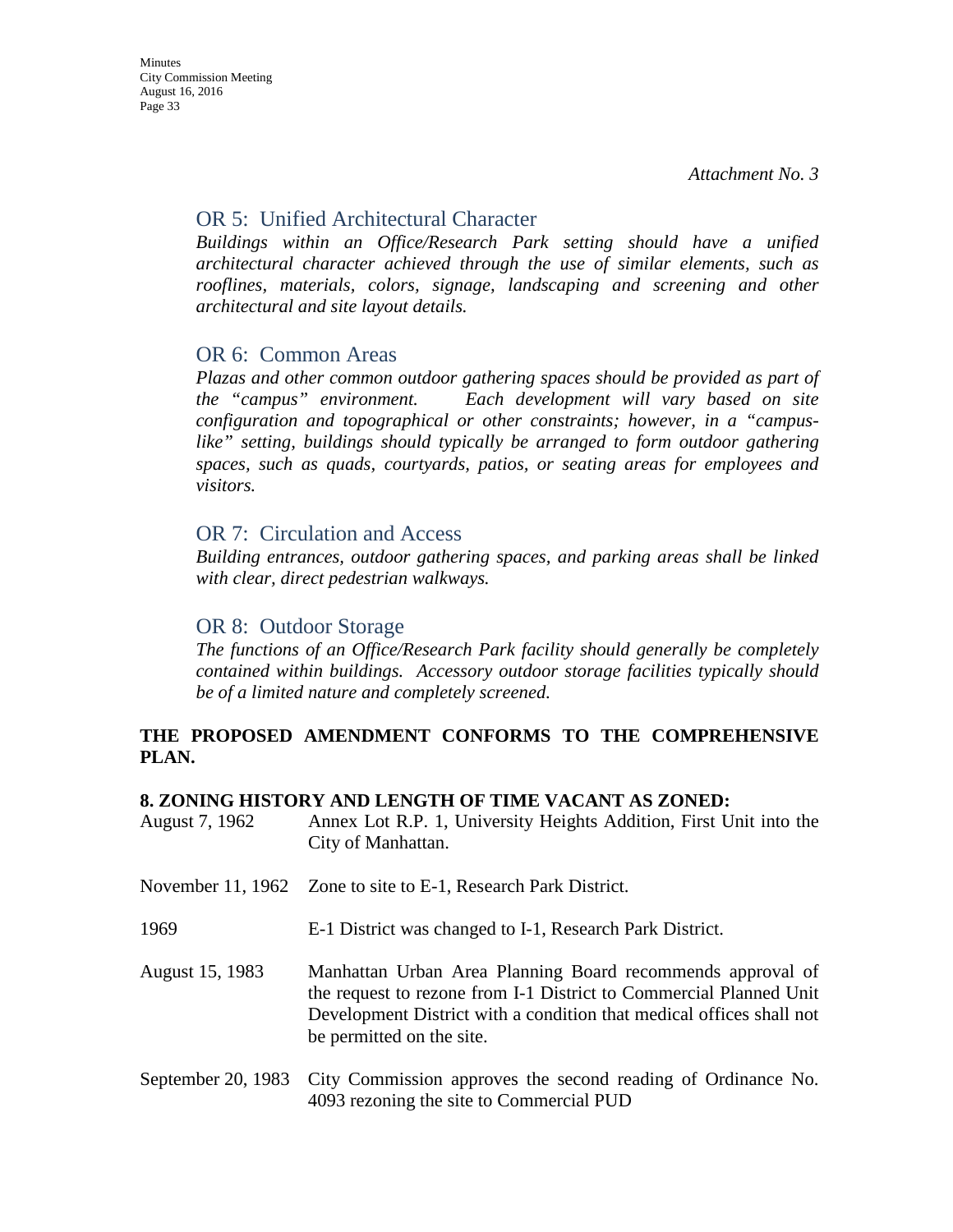- September 30, 1983 Manhattan Urban Area Planning Board approves Final Development Plan for Lot 1, Briarview Office Park Addition.
- October 16, 1986 Manhattan Urban Area Planning Board approves the Final Development of Phase II of Lot 1, Briarview Office Park Addition.
- July 18, 1988 Manhattan Urban Area Planning Board approves an amendment to Final Development of Phase II of Lot 1, Briarview Office Park Addition.
- January 29, 1992 Manhattan Urban Area Planning Board approves the Final Development of Phase III of Lot 1, Briarview Office Park Addition.
- March 17, 2014 Manhattan Urban Area Planning Board recommends approval of an amendment of Ordinance No. 4093 and the Final Development Plan of a portion of the Briarview Office Park Commercial Planned Unit Development, consisting of Lot R.P. 1, University Heights Addition, First Unit, to add medical and dental offices as a permitted use and to eliminate the three un-built buildings from the PUD.
- April 1, 2014 City Commission approves first reading of an ordinance to amend Ordinance No. 4093 and the Final Development Plan of a portion of the Briarview Office Park Commercial Planned Unit Development, consisting of Lot R.P. 1, University Heights Addition, First Unit.
- April 15, 2014 City Commission approves Ordinance No. 7069 amending Ordinance No. 4093 and the Final Development Plan of a portion of the Briarview Office Park Commercial Planned Unit Development, consisting of Lot R.P. 1, University Heights Addition, First Unit to permit medical and dental office uses at 200 Research Drive.

**9. CONSISTENCY WITH INTENT AND PURPOSE OF THE ZONING ORDINANCE:** The intent and purpose of the Zoning Regulations is to protect the public health, safety, and general welfare; regulate the use of land and buildings within zoning districts to assure compatibility; and to protect property values.

The PUD Regulations are intended to provide a maximum choice of living environments by allowing a variety of housing and building types; a more efficient land use than is generally achieved through conventional development; a development pattern that is in harmony with land use density, transportation facilities and community facilities; and a development plan which addresses specific needs and unique conditions of the site which may require changes in bulk regulations or layout.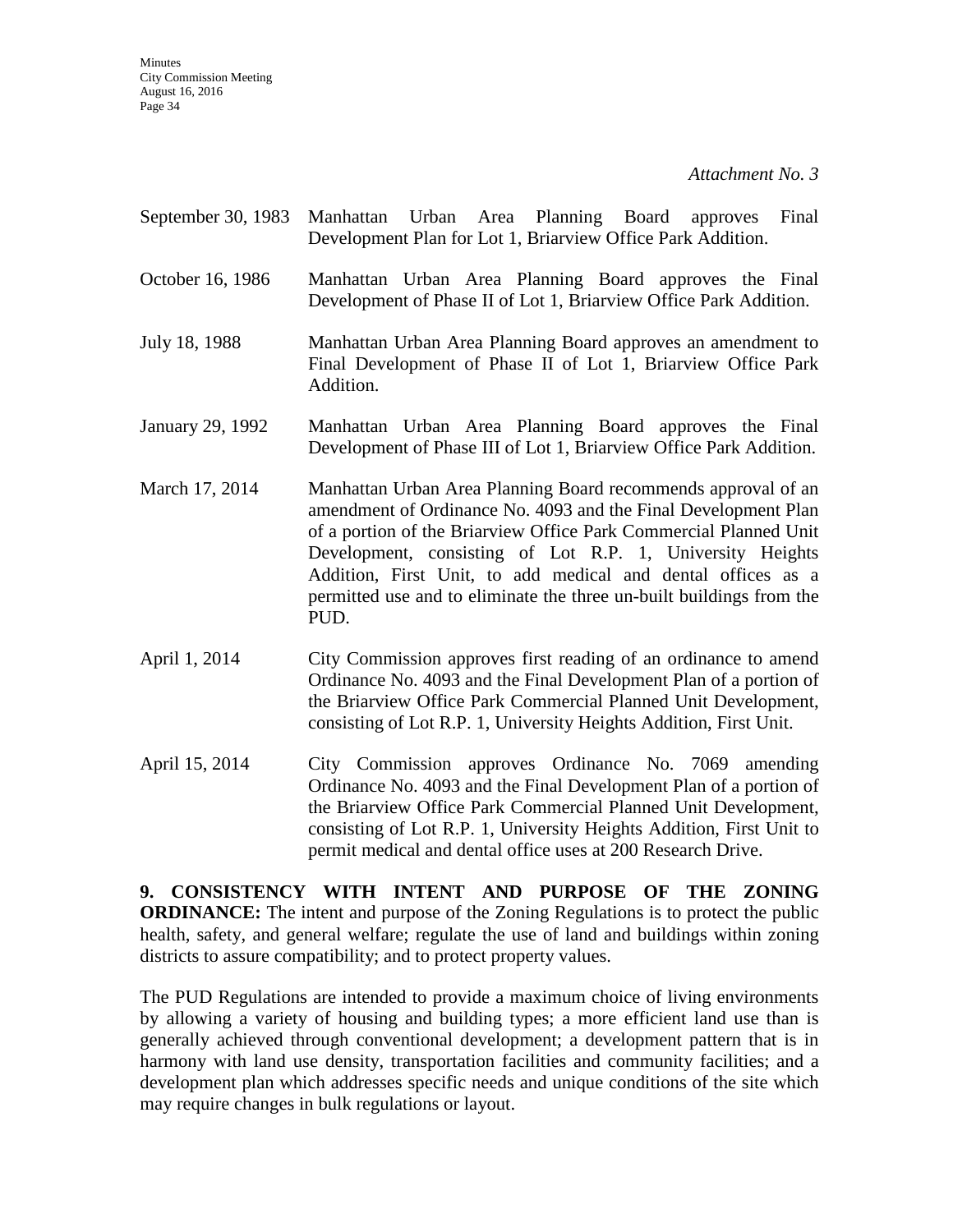**Minutes** City Commission Meeting August 16, 2016 Page 35

The proposed PUD is generally consistent with Ordinance Nos. 4093 and 7069, the approved PUD, the intent and purposes of the Zoning Regulations, and the intent of the PUD Regulations, subject to the conditions of approval.

**10. RELATIVE GAIN TO THE PUBLIC HEALTH, SAFETY AND WELFARE THAT DENIAL OF THE REQUEST WOULD ACCOMPLISH, COMPARED WITH THE HARDSHIP IMPOSED UPON THE APPLICANT:** There appears to be no gain to the public that denial would accomplish. The proposed amendment to allow a new building devoted to a medical clinic. The proposed use conforms to the PUD's list of permitted uses. The proposed building should not adversely impact the surrounding area. Denial of the PUD amendment may be a hardship to the owner in that it would limit the use of an existing commercial development.

**11. ADEQUACY OF PUBLIC FACILITIES AND SERVICES:** Adequate street, sanitary sewer, and water services are available to serve the development.

### **12. OTHER APPLICABLE FACTORS:** None.

**13. STAFF COMMENTS:** City Administration recommends approval of the amendment to Ordinance Nos. 4093 and 7069 and the Final Development Plan of Lot R.P. 1, University Heights Addition, First Unit to allow for a new ambulatory heart and vascular surgical clinic, with the following conditions of approval:

- 1. The site shall be developed as proposed in the application documents and shown on the Final Development Plan.
- 2. Landscaping and irrigation shall be provided pursuant to a Landscaping Performance Agreement between the City and the owner, which shall be entered into prior to issuance of a building permit.
- 3. All landscaping and irrigation shall be maintained in good condition.
- 4. Signage shall be limited to signs proposed in the application documents.
- 5. Exempt signage shall include signage described in Article VI, Section 6-104  $(A)(1),(2),(4),(5)$ , and  $(7)$ ; and, Section 6-104  $(B)(2)$  and  $B(5)$ .

### **ALTERNATIVES:**

- 1. Recommend approval of the proposed amendment of Ordinance Nos. 4093 and 7069 and the Final Development Plan of Lot R.P. 1, University Heights Addition, First Unit, stating the basis for such recommendation.
- 2. Recommend denial of the proposed amendment of Ordinance No. 4093 and 7069 and the Final Development Plan of Lot R.P. 1, University Heights Addition, First Unit, stating the specific reasons for denial.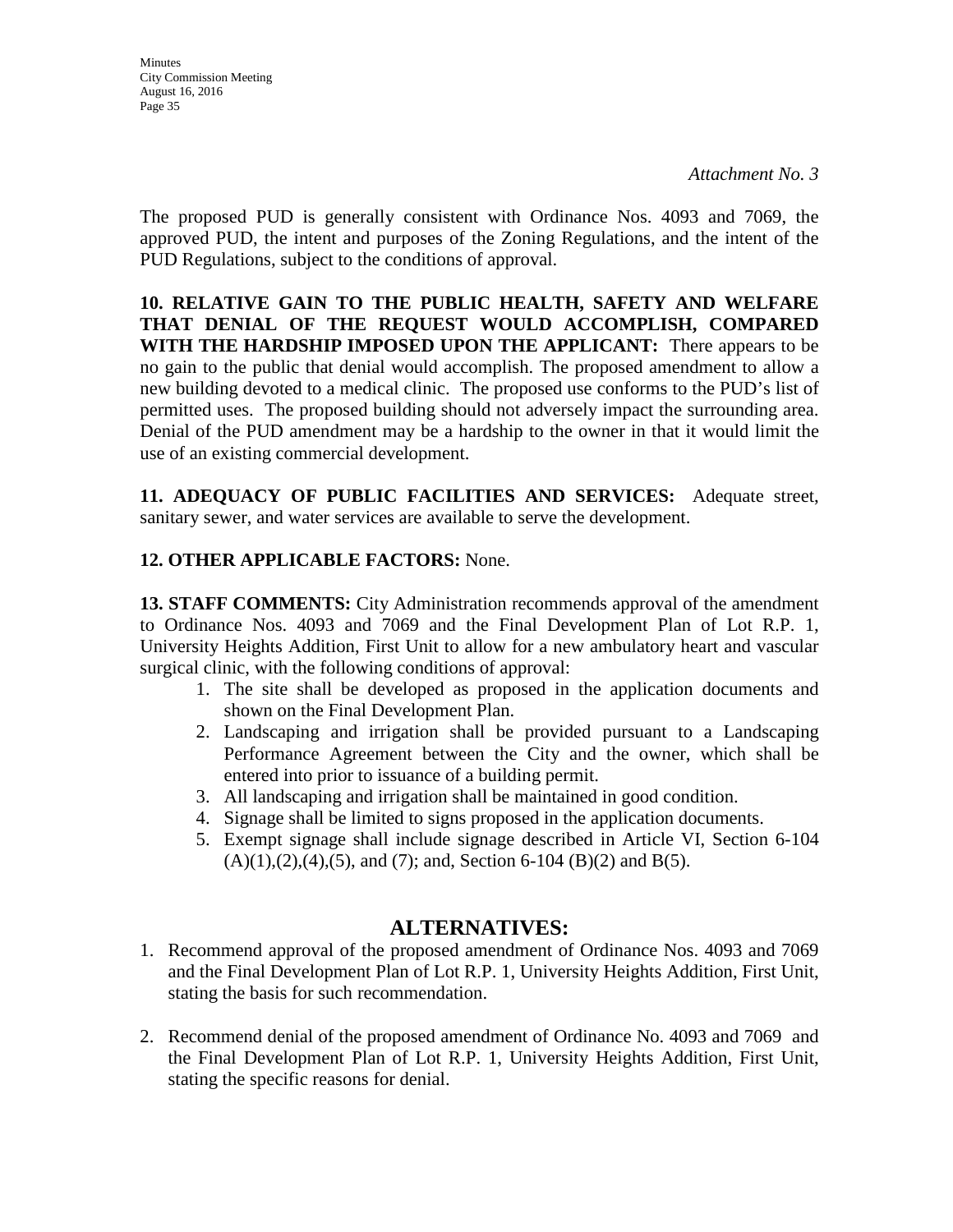*Attachment No. 3* 

3. Table the proposed Amendment to a specific date, for specifically stated reasons.

### **POSSIBLE MOTION:**

The Manhattan Urban Area Planning Board recommends approval of the proposed amendment of Ordinance Nos. 4093 and 7069 and the Final Development Plan of Lot R.P. 1, University Heights Addition, First Unit, based on the findings in the Staff Report with five (5) conditions of approval.

**PREPARED BY:** Chad Bunger

**DATE:** July 8, 2016

16016}SR}AmendBriarviewPUD}Lot2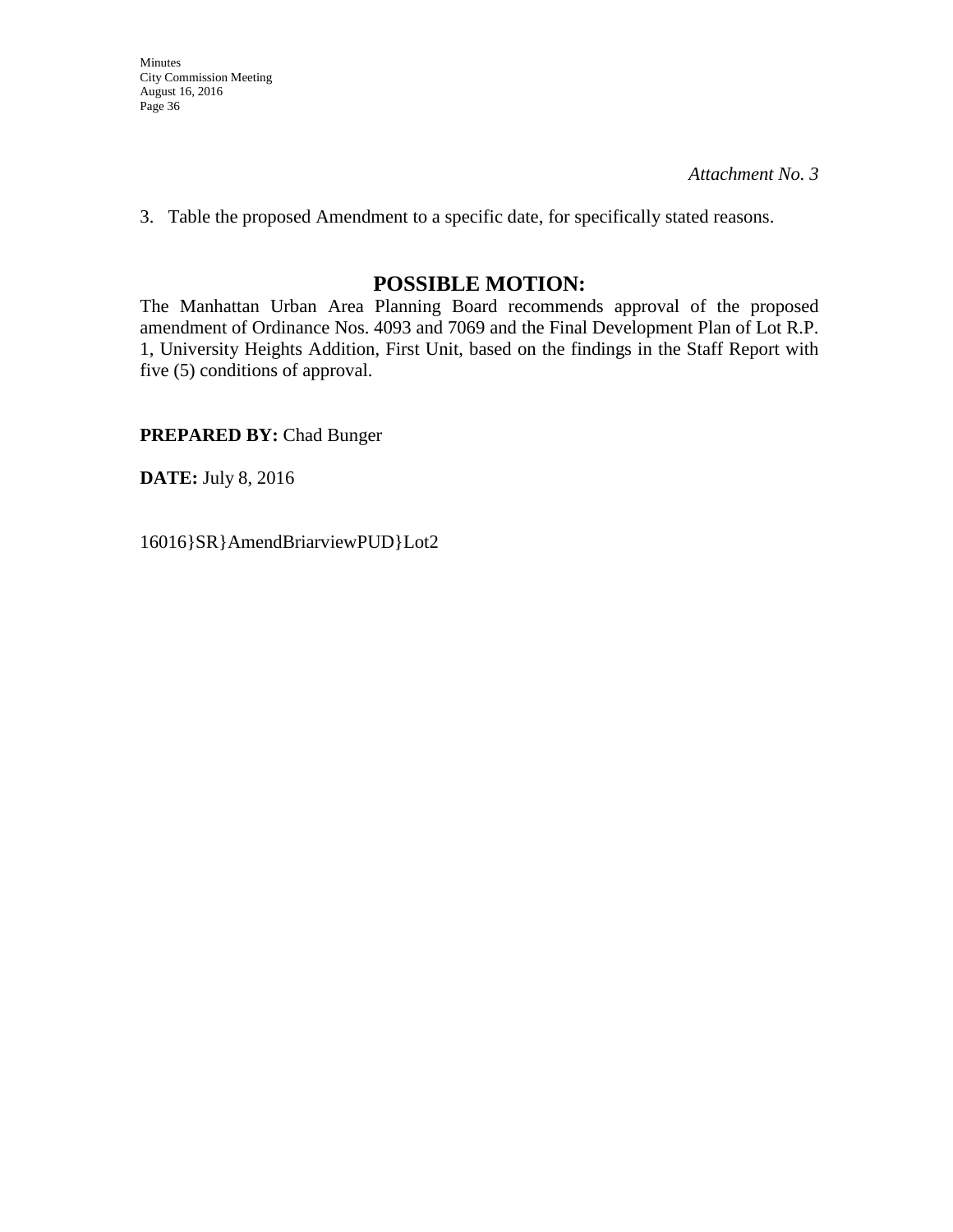#### *Attachment No. 4*